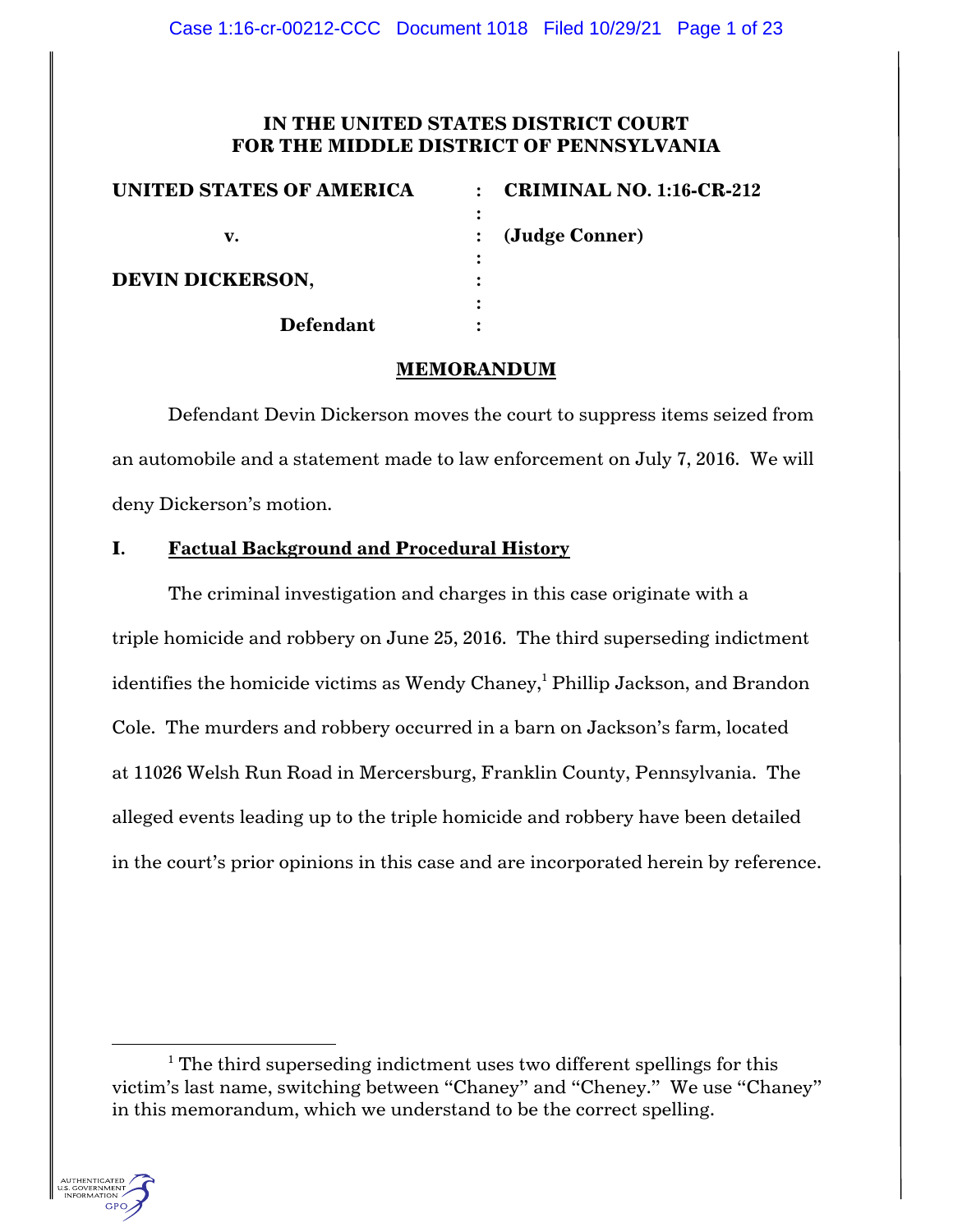# **A. Triple Homicide Investigation**<sup>2</sup>

Pennsylvania State Police ("PSP") Corporal Paul Decker ("Corporal Decker") is the lead investigator assigned to the triple homicide and robbery investigation and was among the first to respond to Jackson's farm on June 25, 2016. (See 9/3/21 Tr. 47:24-48:3, 60:1-61:5). After arriving at the scene, Corporal Decker first interviewed codefendant Torey White. (See id. at 60:1-2). White told Corporal Decker that codefendant Kevin Coles sold drugs to Jackson and was in a romantic and drug-trafficking relationship with Chaney. (See id. at 60:1-9).

On the evening of June 26, 2016, Corporal Decker and others travelled to Hagerstown, Maryland, to meet with Hagerstown detectives and members of the Washington County Drug Task Force ("Drug Task Force") regarding the murders. (See id. at 60:11-16). Drug Task Force agents told Corporal Decker that they were familiar with Chaney and Jackson, and that Chaney had been working with the Drug Task Force as a confidential informant at the time of her death. (See id. at 60:16-20). Specifically, Chaney had been providing information about drug trafficking in the Hagerstown area, and she had sent text messages to a Drug Task Force agent reporting that two men she called "Shy" and "K" were supplying

 $2$ <sup>2</sup> The factual background that follows derives primarily from a suppression hearing held on September 3, 2021. The parties also agreed to incorporate into the record the testimony of Hagerstown Police Sergeant Jesse Duffey offered during a July 18, 2017 evidentiary hearing on a motion to suppress filed by codefendant Kevin Coles. The court cites to the transcripts of those hearings as "9/3/21 Tr. " and "7/18/17 Tr. ," respectively. The court cites to the government's September 3, 2021 hearing exhibits as "Gov't Ex. \_\_." The court finds the testimony of Sergeant Duffey and of Pennsylvania State Police Corporal Paul Decker to be highly credible. To be pellucidly clear, the findings of fact set forth herein reflect the court's credibility determination.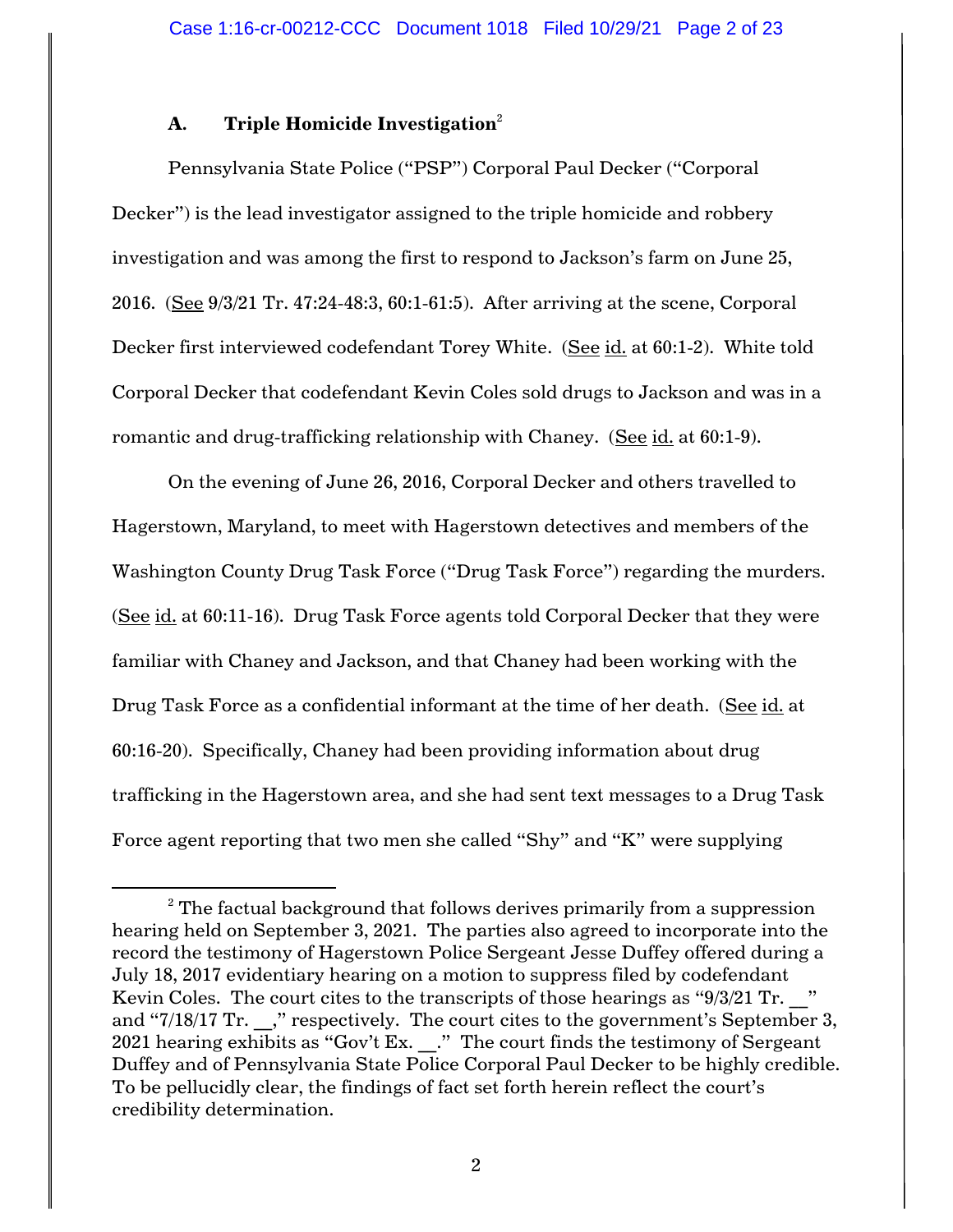heroin to Jackson. (See id. at 60:20-24). Hagerstown law enforcement officers told Corporal Decker that Dickerson was known to them as "Shy" and Coles was known to them as "K." (See id. at 61:9-62:5). Chaney's text messages confirmed that "K" referred to "Kevin Coles." (See id. at 61:22-62:3). In her text messages, Chaney had named Dickerson and Coles as drug traffickers and expressed fear "that she was compromised by them at that point, because . . . they know the vehicles that the county task force agents operate." (See id. at 62:11-15).

Corporal Decker conducted several other interviews in the days after the triple homicide. (See id. at 62:19-24). One person—identified only as "a source" during the evidentiary hearing—told Corporal Decker that he had seen Dickerson and Coles at Jackson's farm "on numerous occasions . . . supplying . . . Jackson with heroin." (See id. at 62:25-63:7). This individual also stated he had seen Coles at Jackson's barn "with a .40 caliber handgun and an AR-15." (See id. at 63:7-9). Jackson's widow, Amber Jackson, spoke with Corporal Decker as well and advised that she had observed "Shy and K" at the barn about two weeks prior to the triple homicide; that they were in "a silver Chevy" she thought was a Traverse, with Maryland registration; and that they "had been shooting guns up there with her husband Phillip Jackson." (See id. at 63:13-24). Amber Jackson confirmed to Corporal Decker that her late husband had been a drug user. (See id. at 64:5-8).

Corporal Decker also interviewed members of Chaney's family. Chaney's mother spoke with Corporal Decker on June 26, 2016, and reported that Chaney had been in an abusive relationship with Coles and that she believed Coles had "recently . . . kicked . . . Chaney's apartment door in looking for her." (See id. at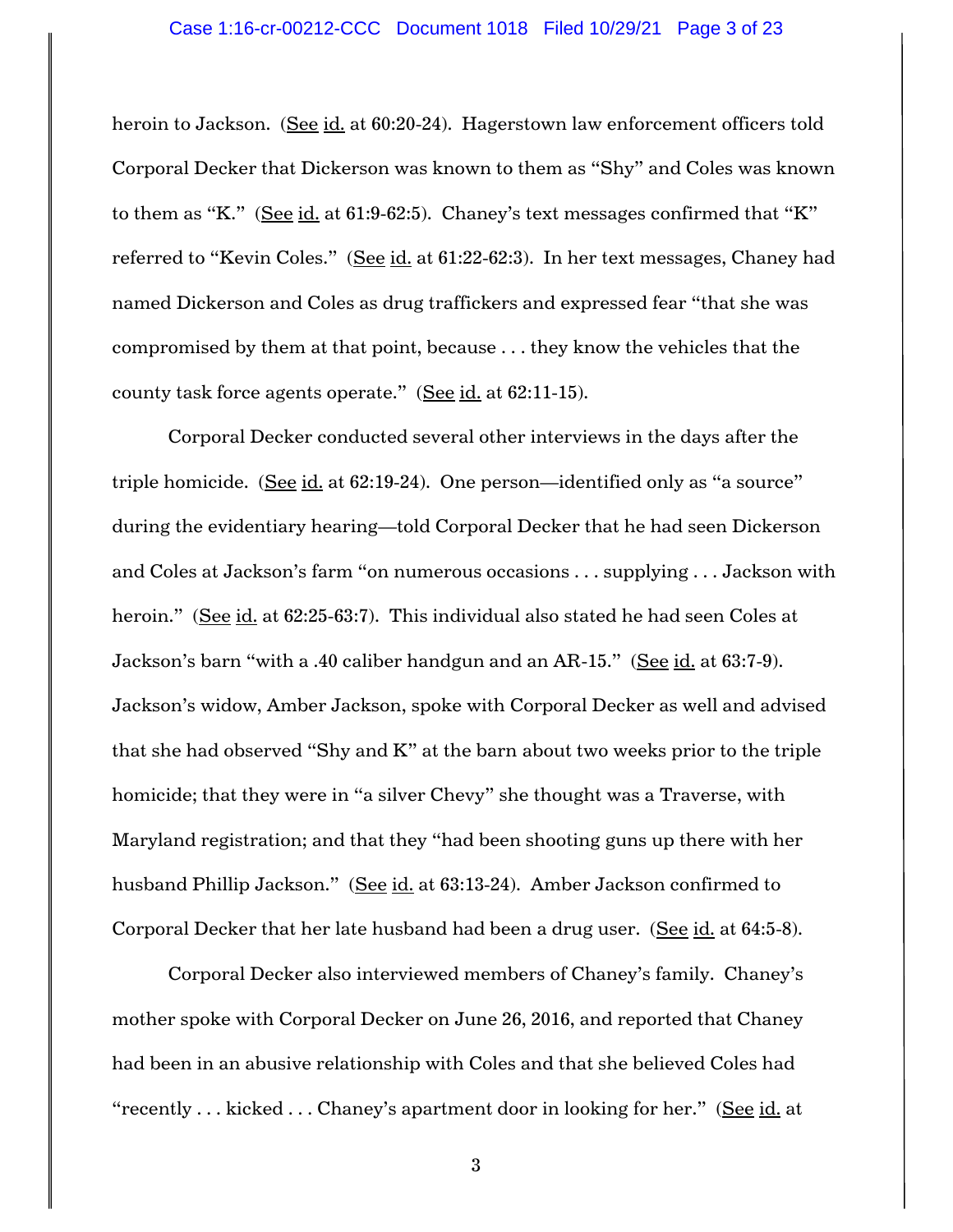64:9-24). Chaney's children confirmed the information provided by her mother. All three children described a "violent relationship" and "fighting" between Chaney and Coles and expressed their belief "that he may have something to do with this, with the murder of their mother." (See id. at 64:25-65:11).

## **B. July 7, 2016 Encounter**

By July 2016, officers had identified both Dickerson and Coles as persons of interest in the triple homicide investigation. (See 9/3/21 Tr. 21:4-14, 24:12-16, 32:17-23; 7/18/17 Tr. 7:10-12). Investigators became aware of an arrest warrant issued for Coles in New York state, and the Maryland State Police fugitive apprehension team began working to find and arrest Coles on that warrant. (See 9/3/21 Tr. 9:2-16; see also 7/18/17 Tr. 10:20-12:19). On July 7, 2016, the team tracked Coles to the area of a Days Inn in Hagerstown, Maryland, using court-authorized, real-time tracking of Coles' cell phone. (See 9/3/21 Tr. 9:12-20; see also 7/18/17 Tr. 7:1-6).

The fugitive apprehension team coordinated with Hagerstown police officers, including Sergeant Jesse Duffey ("Sergeant Duffey"), to arrest Coles. (See 9/3/21 Tr. 9:21-10:4; 7/18/17 Tr. 7:7-14). Officers positioned themselves to conduct surveillance outside of the Days Inn and initially planned to enter the hotel and make contact with Coles in his hotel room. (See 9/3/21 Tr. 10:3-6; see also 7/18/17 Tr. 7:14-16). At approximately 11:30 a.m., before officers could enter the hotel, they observed Coles exiting the main lobby carrying a white plastic bag to wait under the portico with two women. (See 9/3/21 Tr. 10:6-11, 36:4-7; 7/18/17 Tr. 7:16-17, 7:22-25). The bag was roughly the size of an 11-gallon kitchen trash bag, (see 9/3/21 Tr. 22:17- 23:1), and "appeared to be pretty full of items," (see 7/18/17 Tr. 8:3-5). Not long after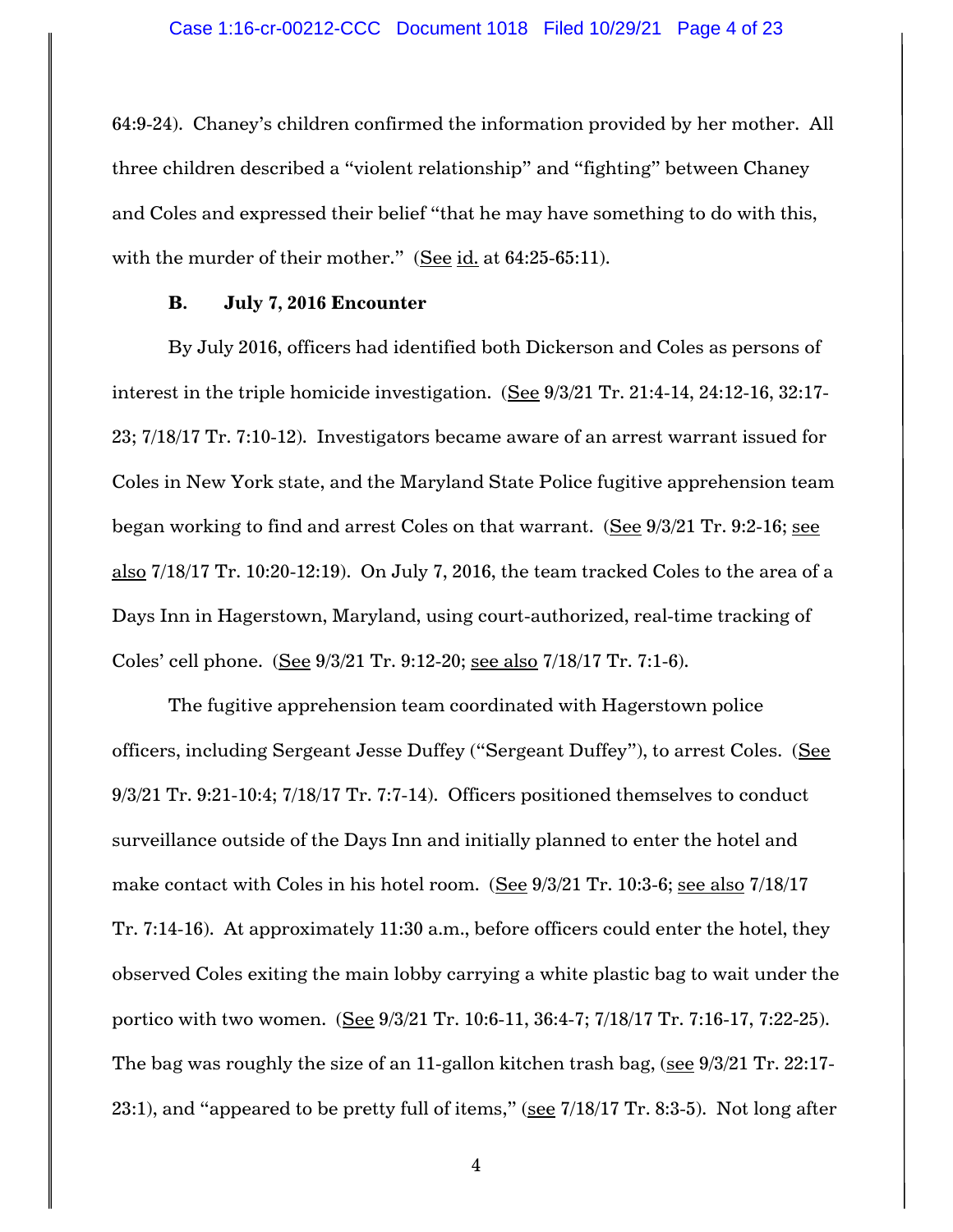### Case 1:16-cr-00212-CCC Document 1018 Filed 10/29/21 Page 5 of 23

Coles and the two women exited the lobby, a silver Chevrolet Equinox with tinted windows and Maryland registration pulled under the portico. $^3\,$  (See 9/3/21 Tr. 10:6-14; 7/18/17 Tr. 8:3-9). Dickerson was driving the Equinox, and a third woman was seated in the passenger seat. (See 9/3/21 Tr. 21:18-22:5). Coles and his companions immediately entered the vehicle's back seat, with Coles sitting directly behind the passenger seat. (See id. at 22:5-16).

The Equinox began to pull forward within "a matter of a few seconds" after Coles and the two women entered, at which point officers decided to stop the vehicle and arrest Coles. (See id. at 10:15-17, 23:5-12). The officers moved in and positioned their marked patrol cars to block the Equinox from fleeing. (See id. at 10:18-20). They approached the Equinox with guns drawn and ordered Coles to exit. (See id. at 10:20-22). They then handcuffed Coles and took him into custody. (See id. at 10:22-11:1). Dickerson and the three female passengers were detained while officers executed Coles' arrest. (See id. at 10:22-23).

<sup>&</sup>lt;sup>3</sup> Sergeant Duffey's testimony was inconsistent as to how long Coles and his companions waited for Dickerson to arrive. During the September 2021 hearing, Sergeant Duffey testified the Equinox pulled up just "[s]econds after" the group exited the lobby. (See 9/3/21 Tr. 10:11-14; see also id. at 22:9-12). In his July 2017 testimony, however, Sergeant Duffey stated it was "several minutes" before the Equinox arrived. (See 7/18/17 Tr. 8:5-8). The discrepancy is immaterial. And we decline to infer from it the motive Dickerson implies in his briefing. (See Doc. 984 at 15 ("If he was in fact under the portico for several minutes, the only explanation for the police not moving in on Coles at that time, was the belief, or perhaps hope, that he would be picked up by a vehicle, and the desire to search whatever car showed up to get him.")). Assuming *arguendo* it was "several minutes" and not mere seconds before the Equinox arrived, officers could have had any number of reasons—including confirming Coles' identity or ensuring the scene was secure for not apprehending him immediately.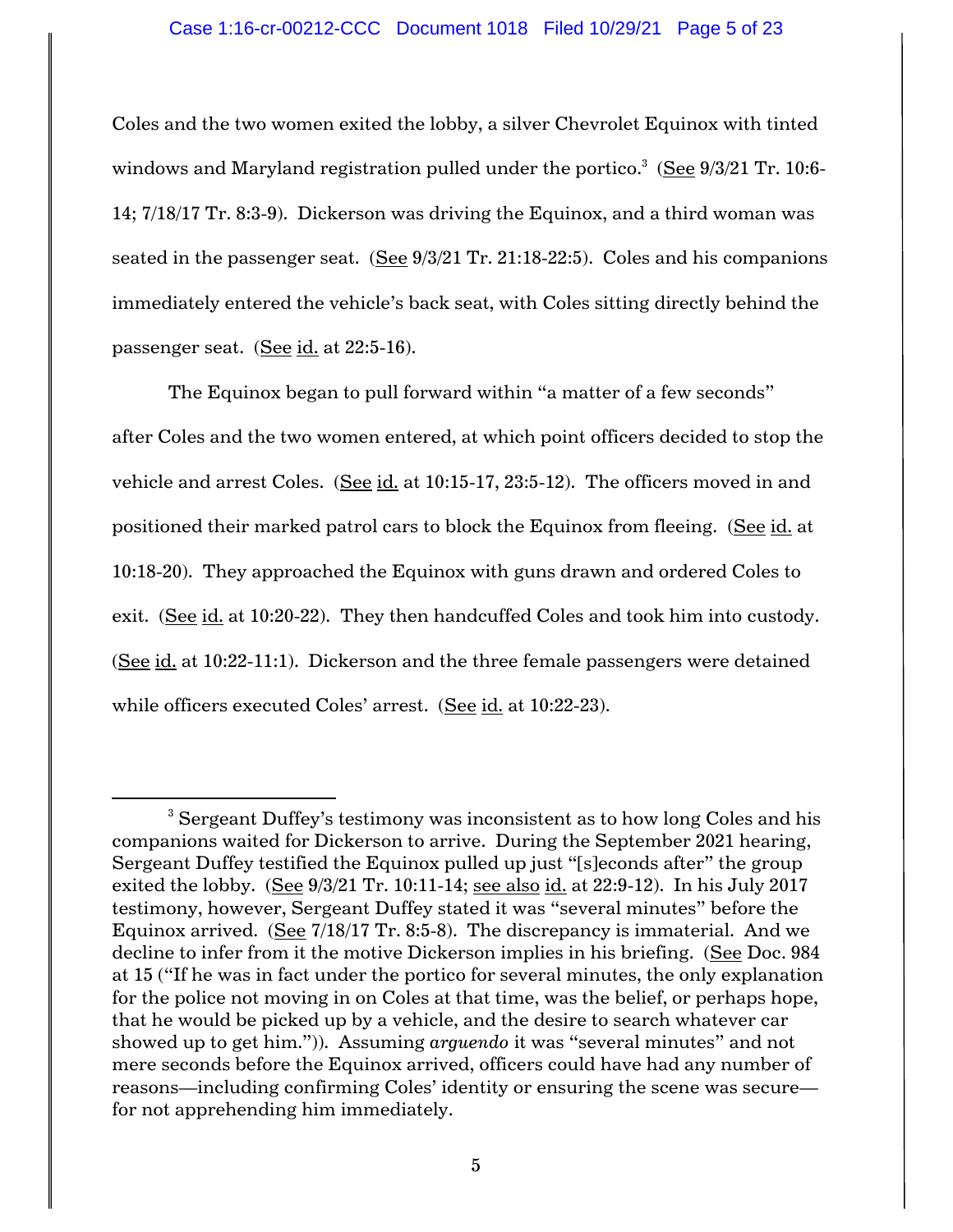After arresting Coles and temporarily detaining Dickerson and the other passengers, Sergeant Duffey called Corporal Decker, whom Sergeant Duffey knew to be the lead investigator assigned to the triple homicide investigation. (See id. at 8:23-9:1, 11:4-10; 7/18/17 Tr. 12:16-19). Corporal Decker advised that Dickerson and Coles were persons of interest in that investigation and directed Sergeant Duffey to transport Dickerson, Coles, and the three female passengers to the Hagerstown police department for questioning by Trooper Decker and his PSP colleagues. (See 9/3/21 Tr. 11:11-18, 32:9-23). Trooper Decker also instructed Sergeant Duffey to tow the Equinox to the Hagerstown police department while law enforcement applied for a warrant to search the vehicle. (See id. at 11:18-21).

Officers called for marked patrol units to transport all five individuals to the Hagerstown police station. (See id. at 11:22-12:2). Sergeant Duffey could not recall for certain whether Dickerson was handcuffed during transport, but assumed he was based on police department policy. (See id. at 27:6-15). The police station had a limited number of interview rooms, so officers placed Dickerson in an employee break room while waiting for PSP investigators. (See id. at 13:2-8). Dickerson was not shackled to the floor, but it is unclear whether his wrists were handcuffed during this time. (See id. at 13:10-11, 27:8-11).

Corporal Decker, PSP Trooper Antwjuan Cox ("Trooper Cox"), PSP Trooper Jeremy Holderbaum ("Trooper Holderbaum"), and two or three other PSP troopers arrived at the Hagerstown police department at 12:30 p.m. (See id. at 51:17-52:6, 55:24-56:6). At 1:00 p.m., Corporal Decker and Trooper Cox met with Dickerson in the break room. (See id. at 56:7-9). Trooper Cox read Dickerson his Miranda rights,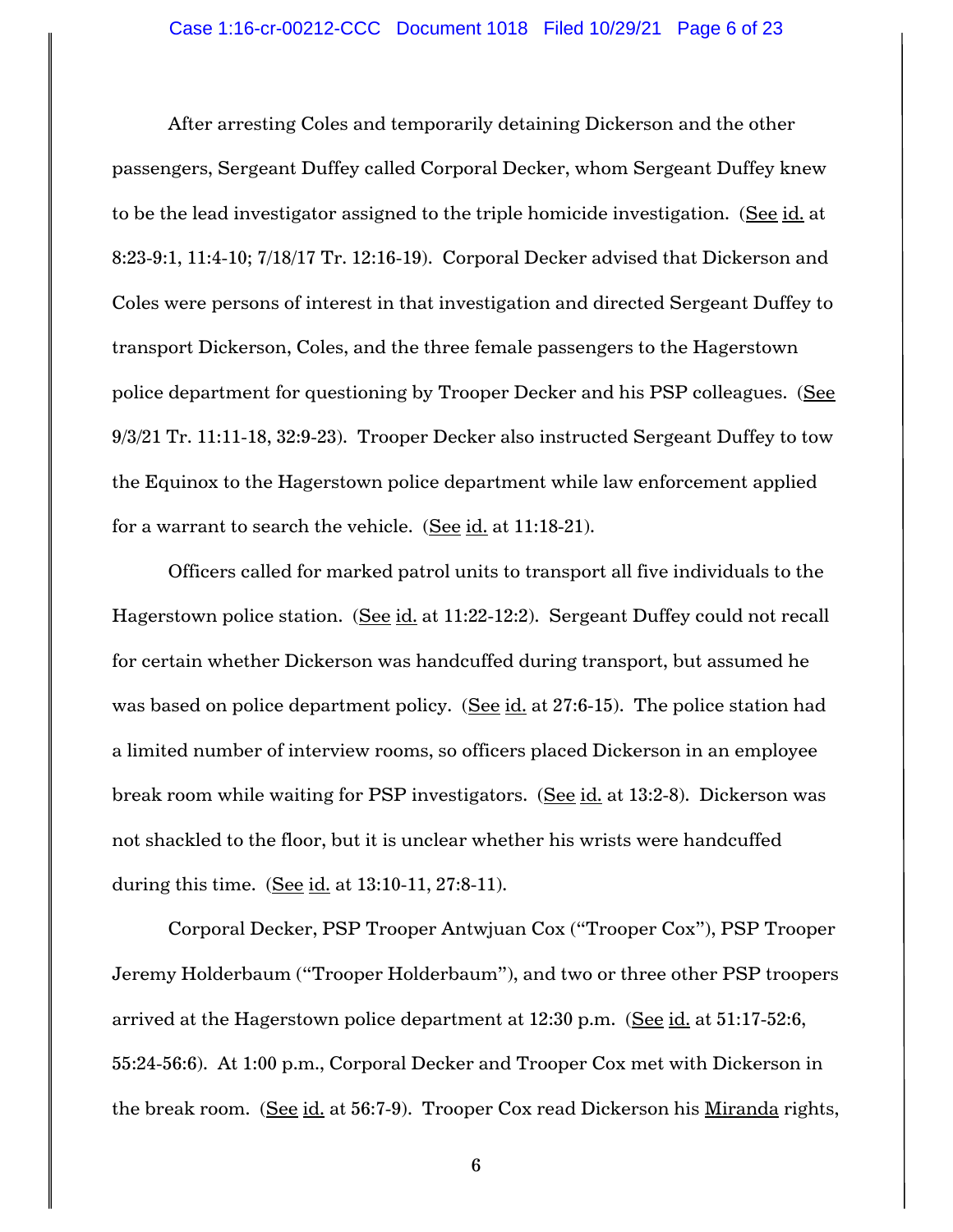### Case 1:16-cr-00212-CCC Document 1018 Filed 10/29/21 Page 7 of 23

and Dickerson agreed to waive those rights and speak with PSP investigators. (See id. at 52:18-53:12). Dickerson provided a statement generally denying involvement in the triple homicide and offering an alibi for June 25, 2016. (See Gov't Ex. 8 at 1-2).

Around the same time, PSP investigators interviewed the three women who were in the Equinox with Dickerson and Coles. One of those women, Krista Rockwell, told investigators she had seen Coles with a black and silver handgun "numerous times" during the preceding week. (See  $9/3/21$  Tr. 71:14-19). She also told investigators she had been in the same Equinox with Dickerson and Coles several hours earlier, around midnight. (See id. at 30:12-17, 74:1-19). According to Rockwell, when a patrol officer stopped the Equinox as a "suspicious vehicle," Coles gave a false name and then fled on foot with a gun on him while the officer was running that name. (See id. at 44:3-16, 73:3-10, 74:1-19; see also Gov't Ex. 5 at 5). Rockwell reported the officer chased Coles for about two blocks and deployed a taser, but Coles escaped. (See Gov't Ex. 5 at 5; see also  $9/3/21$  Tr. 28:20-29:13). It is unclear what transpired afterward, only that the Equinox resurfaced later that morning with three of the same occupants.

Sergeant Duffey and Trooper Holderbaum thereafter applied to the Circuit Court of Washington County, Maryland, for a search warrant for the Equinox. (See Gov't Ex. 5 at 1). Their affidavit of probable cause detailed the triple homicide investigation to date, including the fraught relationship between Coles and Chaney, and described the events of the day: that officers had located Coles outside of a Days Inn in Hagerstown to arrest him on an outstanding New York state warrant;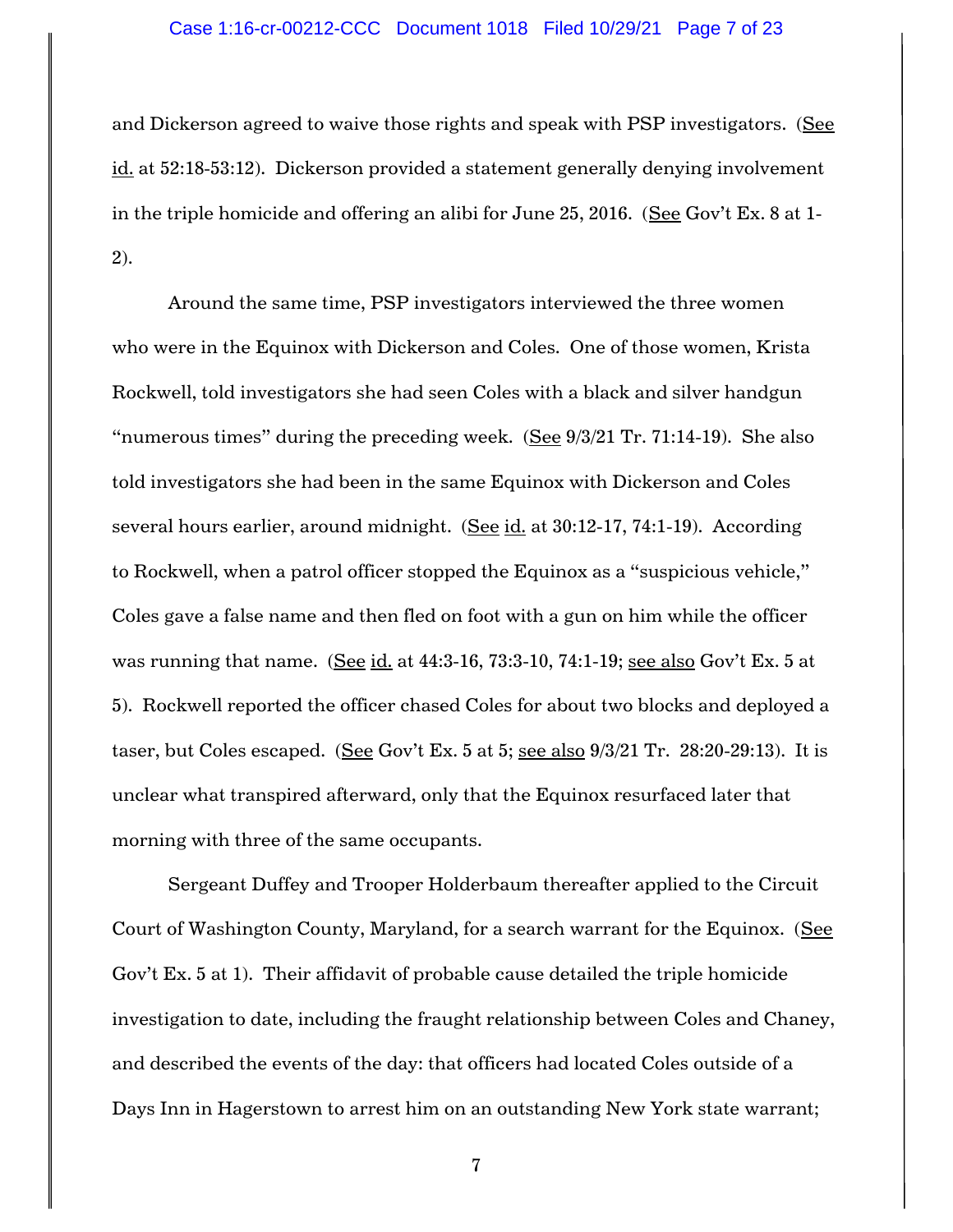#### Case 1:16-cr-00212-CCC Document 1018 Filed 10/29/21 Page 8 of 23

that Coles exited the hotel carrying a white bag; that he got into the Equinox; that officers stopped the Equinox to take Coles into custody; and that the white bag was not on Coles' person during a search incident to arrest. (See id. at 5). Sergeant Duffey and Trooper Holderbaum also included the information provided by Rockwell. (See id.) Judge Kenneth Long approved the application and issued a search warrant for the Equinox at 3:45 p.m., authorizing law enforcement to search for various types of evidence pertaining to first-degree murder under Maryland law. (See id. at 7-9). Officers executed the search warrant at 4:05 p.m., (see 9/3/21 Tr. 16:19-20), and recovered, *inter alia*, multiple cell phones, a tablet, men's clothing, and two smaller plastic bags containing suspected heroin, (see Gov't Ex. 5 at 10; Gov't Ex. 6 at 3-4).

Law enforcement field tested the bagged substances, which tested positive for the presence of heroin and fentanyl; one bag weighed 16.1 grams and the other weighed 3.6 grams. (See Gov't Ex. 6 at 4). Sergeant Duffey contacted Agent Ron Isaacs ("Agent Isaacs"), a narcotics officer assigned to the Drug Task Force, given the quantity of drugs involved.  $(See 9/3/21$  Tr. 18:1-18, 39:14-40:21). Agent Isaacs met with Dickerson and advised him of his Miranda rights. (See id. at 41:2-22). This time, Dickerson invoked his rights and refused to answer any questions, so Agent Isaacs ended the meeting except to ask if Dickerson wanted to identify which cell phone belonged to him. (See id. at 41:23-42:6).

## **C. Procedural History**

The instant prosecution commenced with the filing of an indictment against Dickerson and Coles charging various drug-trafficking offenses in August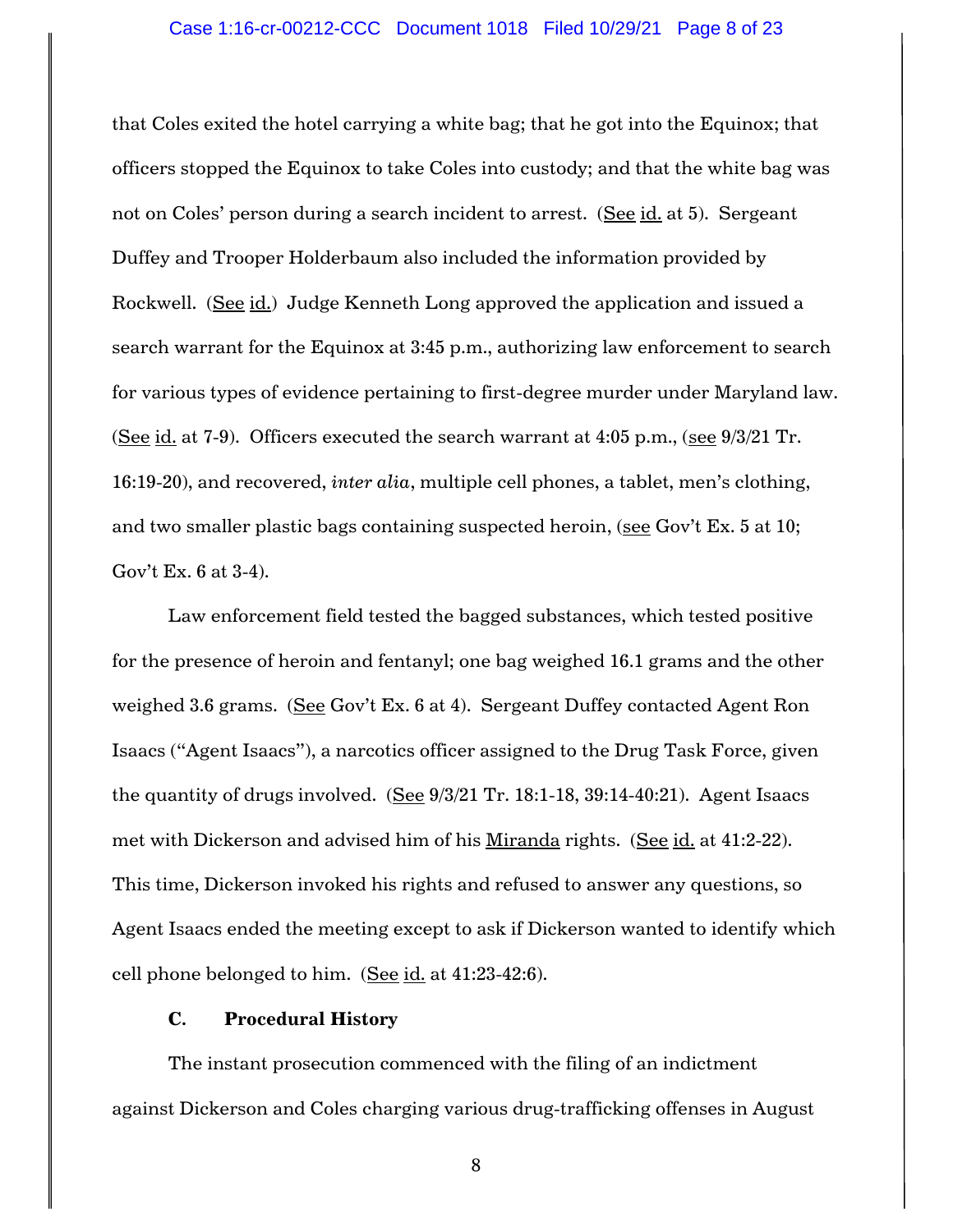2016. This case is now proceeding on a third superseding indictment, which

charges Dickerson as follows:

- Count One: conspiracy to commit Hobbs Act robbery in violation of 18 U.S.C. § 1951(a) and Pinkerton v. United States, 328 U.S. 640 (1946);
- Count Two: Hobbs Act robbery, and aiding and abetting same, in violation of 18 U.S.C. § 1951(a) and 18 U.S.C. § 2;
- Counts Three, Four, and Five: using, brandishing, and discharging a firearm during and in relation to a crime of violence (Hobbs Act robbery and killing a witness) resulting in the deaths of Phillip Jackson, Brandon Cole, and Wendy Chaney, respectively, and aiding and abetting same, in violation of 18 U.S.C.  $\S$  924(c) and (j) and 18 U.S.C.  $\S$  2;
- Count Six: conspiracy to use, brandish, and discharge a firearm during and in relation to a crime of violence (Hobbs Act robbery and killing a witness) resulting in the death of Chaney, in violation of 18 U.S.C.  $\S$  924(c), (j), and (o);
- Count Seven: conspiracy to commit murder for hire in violation of 18 U.S.C. § 1958 and Pinkerton;
- Counts Eight, Nine, and Ten: murder of witnesses (Chaney, Jackson, and Cole, respectively), and aiding and abetting same, in violation of 18 U.S.C. § 1512(a)(1)(C) and 18 U.S.C. § 2;
- Count Eleven: conspiracy to murder witnesses (Chaney, Jackson, and Cole) in violation of 18 U.S.C.  $\S$  1512(k);
- Count Fourteen: conspiracy to distribute and possess with intent to distribute at least 100 grams of heroin and at least 28 grams of cocaine base and cocaine hydrochloride in violation of 21 U.S.C. § 846;
- Count Sixteen: possession with intent to distribute heroin, cocaine hydrochloride, and cocaine base, and aiding and abetting same, in violation of 21 U.S.C.  $\S 841(a)(1)$  and 18 U.S.C.  $\S 2$ ;
- Count Seventeen: possession with intent to distribute heroin and cocaine base, and aiding and abetting same, in violation of 21 U.S.C.  $\S 841(a)(1)$ and 18 U.S.C. § 2;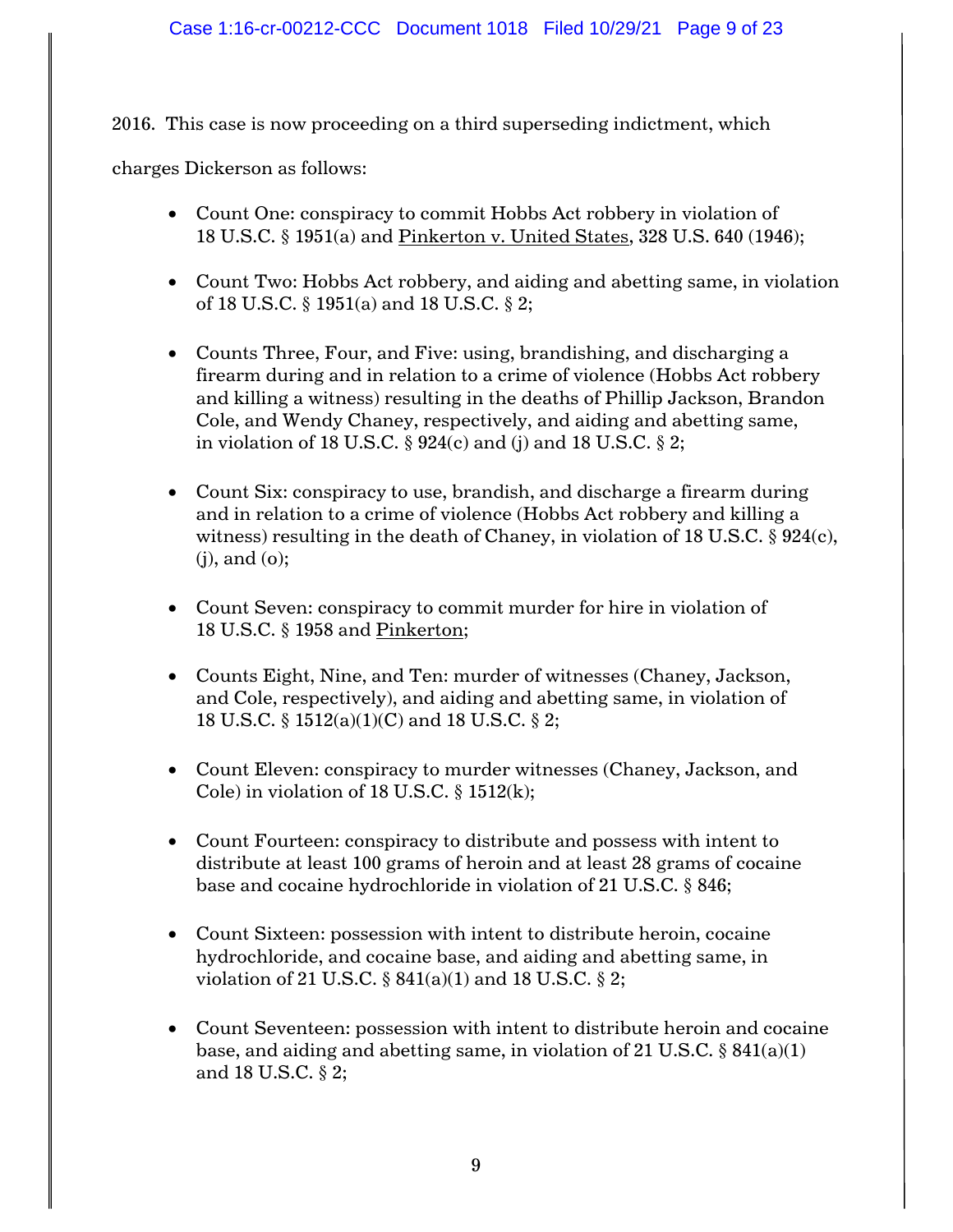### Case 1:16-cr-00212-CCC Document 1018 Filed 10/29/21 Page 10 of 23

- Count Eighteen: distribution of heroin resulting in serious bodily injury, and aiding and abetting same, in violation of 21 U.S.C. § 841(a)(1) and  $(b)(1)(C)$  and 18 U.S.C. § 2; and
- Count Nineteen: possession of firearms in furtherance of a drugtrafficking crime, and aiding and abetting same, in violation of 18 U.S.C. § 924(c)(1), 18 U.S.C. § 2, and Pinkerton.

(See Doc. 499 at 8-24, 28-31, 33-36).

Dickerson filed the instant suppression motion on March 17, 2020. At that time, the government had not yet determined whether it would pursue the death penalty, so we held Dickerson's motion in abeyance pending that determination. The government filed its notice of election not to seek the death penalty on June 4, 2020, and we thereafter established a pretrial and trial schedule, including separate phases of pretrial motions practice. The court convened an evidentiary hearing on the instant motion on September 3, 2021, and the parties have filed supplemental briefs. Dickerson's motion is thus ripe for disposition.

## **II. Discussion**

The Fourth Amendment to the United States Constitution protects individuals from unreasonable searches and seizures. See U.S. CONST. amend. IV; see also Horton v. California, 496 U.S. 128, 133 (1990). Dickerson contends that law enforcement twice violated the Fourth Amendment on July 7, 2016: *first*, when they detained him and took him into custody for questioning without probable cause or reasonable suspicion; and *second*, when they seized and later searched the vehicle he was driving without a lawful basis. We address these arguments *seriatim*.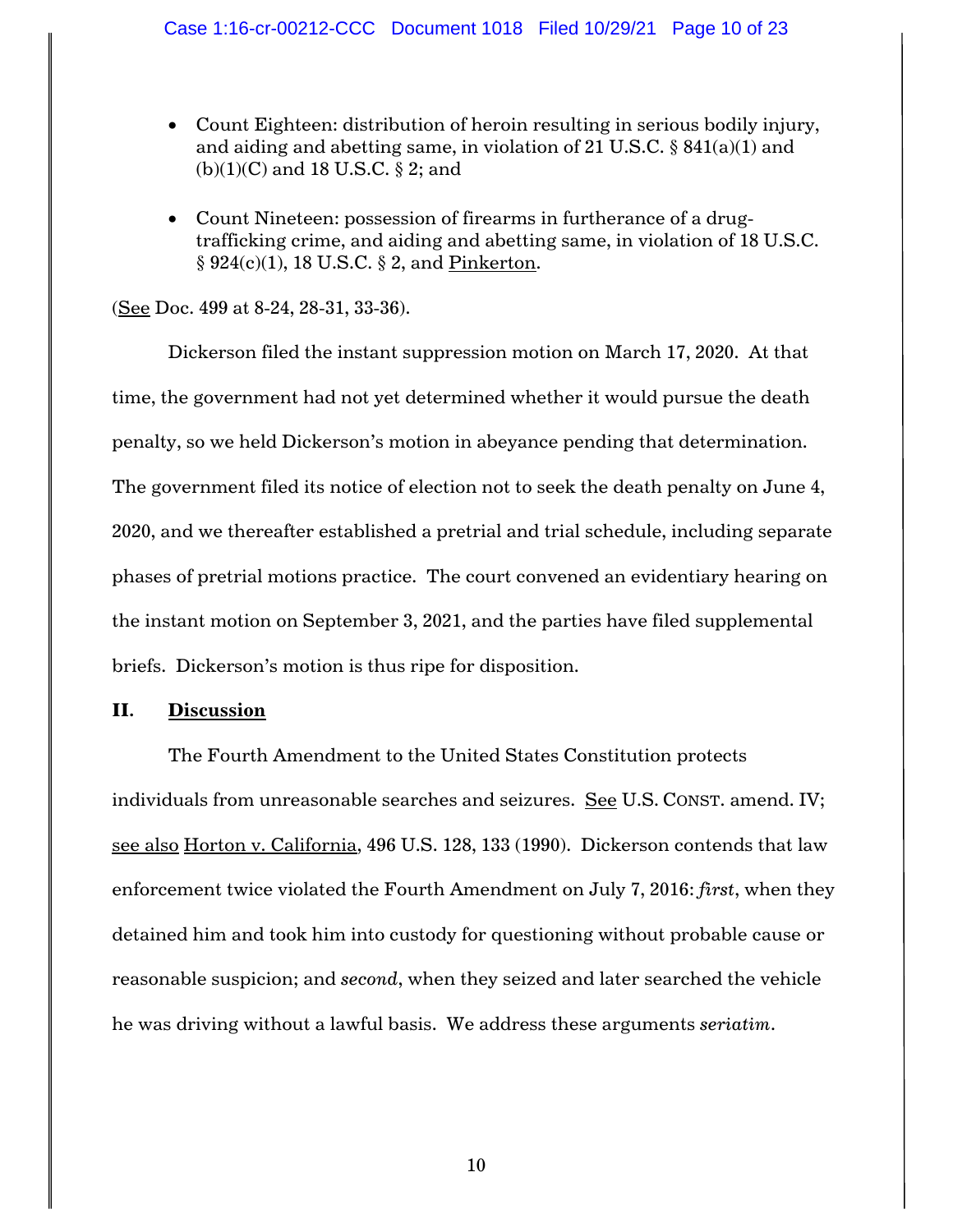## **A. Detention of Dickerson**

The parties initially dispute whether law enforcement's seizure of Dickerson was an investigative detention or a *de facto* arrest. The two scenarios receive different Fourth Amendment protections. A law enforcement officer may conduct a brief, investigative seizure (*i.e.*, a Terry stop) if they have "reasonable, articulable suspicion that criminal activity is afoot." See Illinois v. Wardlow, 528 U.S. 119, 123 (2000) (quoting Terry v. Ohio, 392 U.S. 1, 30 (1968)). However, if an encounter "exceeds the bounds of an investigative stop," see Florida v. Royer, 460 U.S. 491, 506 (1983), the more extensive intrusion is deemed a *de facto* arrest and must be supported by probable cause, see United States v. Sharpe, 470 U.S. 675, 685 (1985).

We have previously observed that "the line between a Terry stop and an improper *de facto* arrest is often difficult to pinpoint." United States v. Fraguela-Casanova, 858 F. Supp. 2d 432, 443 (M.D. Pa. 2012) (Conner, J.); see Royer, 460 U.S. at 506 (no "litmus-paper test for . . . determining when a seizure exceeds the bounds of an investigative stop"). The length of the encounter, while not dispositive, is "an important factor." See Sharpe, 470 U.S. at 685. We must also consider whether law enforcement "diligently pursued a means of investigation that was likely to confirm or dispel their suspicions quickly, during which time it was necessary to detain the defendant." See id. at 686 (citing Michigan v. Summers, 452 U.S. 692, 701 (1981)); see also United States v. Torres, 961 F.3d 618, 622 (3d Cir. 2020) (quoting Sharpe, 470 U.S. at 685). It is the government's burden to show the challenged seizure "was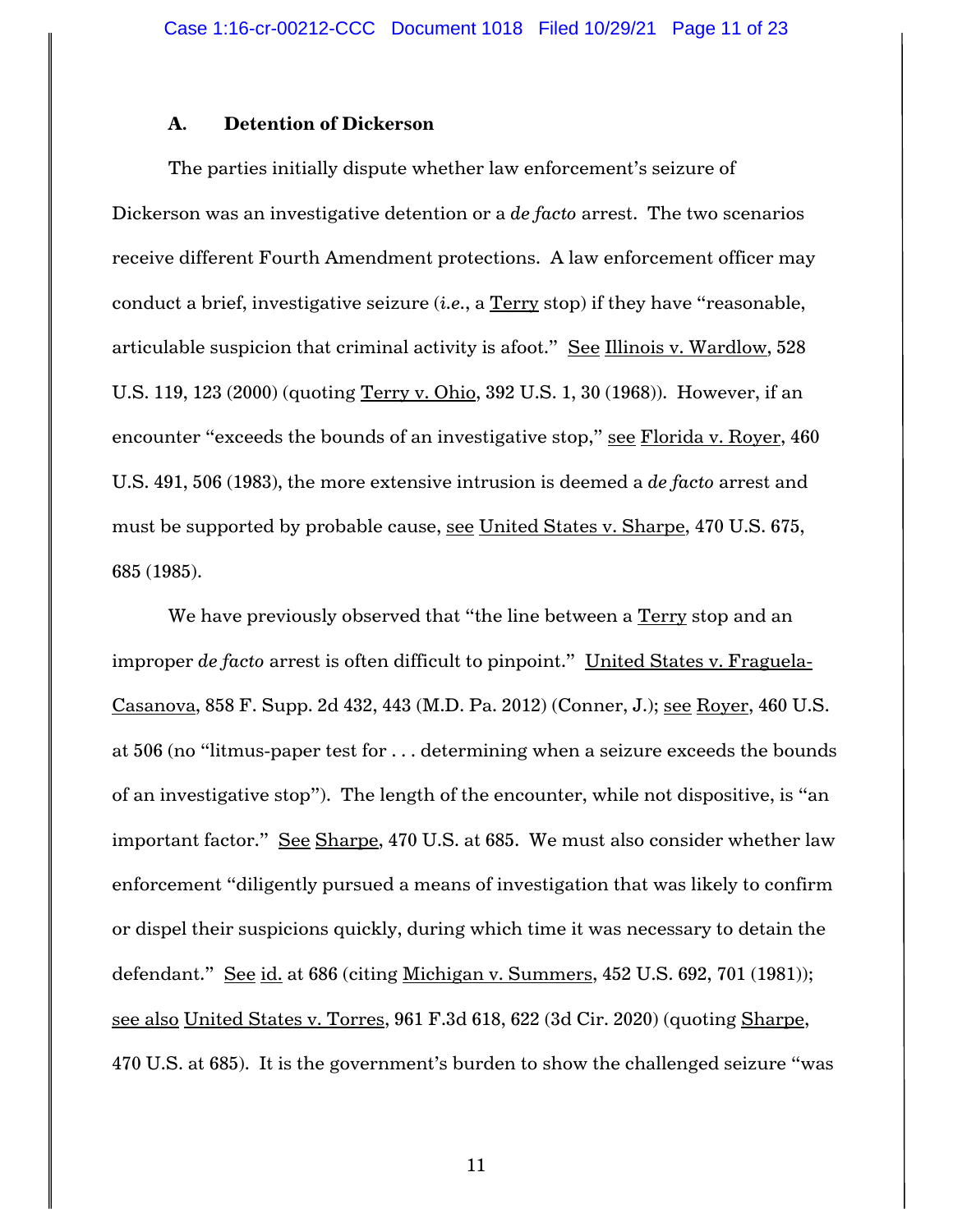#### Case 1:16-cr-00212-CCC Document 1018 Filed 10/29/21 Page 12 of 23

sufficiently limited in scope and duration to satisfy the conditions of an investigative seizure." See Royer, 460 U.S. at 500.

There is no dispute that officers' initial stop of the Equinox and their temporary seizure of its passengers did not violate the Fourth Amendment. (See Doc. 553 at 2 & n.2; Doc. 984 at 15). We have twice held that the arrest warrant for Coles was valid and supplied a lawful basis for law enforcement to stop the vehicle and arrest Coles. See United States v. Coles, F. Supp. 3d , 2021 WL 3290668, at \*3-5 (M.D. Pa. Aug. 2, 2021); United States v. Coles, 264 F. Supp. 3d 667, 675-76 (M.D. Pa. 2017). Officers were likewise justified in ordering Dickerson and the other three passengers to exit the vehicle as a safety precaution while effectuating Coles' arrest. See Brendlin v. California, 551 U.S. 249, 258 (2007) (citing Maryland v. Wilson, 519 U.S. 408, 414-15 (1997)). The question *sub judice* is whether officers' next steps—handcuffing Dickerson and transporting him to the police station for questioning—constituted a *de facto* arrest for which the government must establish probable cause.

Whether a defendant's involuntary transport to a police station for questioning exceeds the outer boundaries of an investigative Terry stop "depend[s] on the facts." See United States v. Wrensford, 866 F.3d 76, 85 (3d Cir. 2017). Our court of appeals has insisted "[n]ot every transportation by police . . . constitutes an arrest." See id. (citing United States v. McCargo, 464 F.3d 192, 197-99 (2d Cir. 2006)). As a practical matter, however, it is the rare case in which transporting a suspect in a police vehicle to a custodial setting for interrogation will not amount to a *de facto* arrest. Cf. id. at 85-87 (citing, *inter alia*, Hayes v. Florida, 470 U.S. 811, 816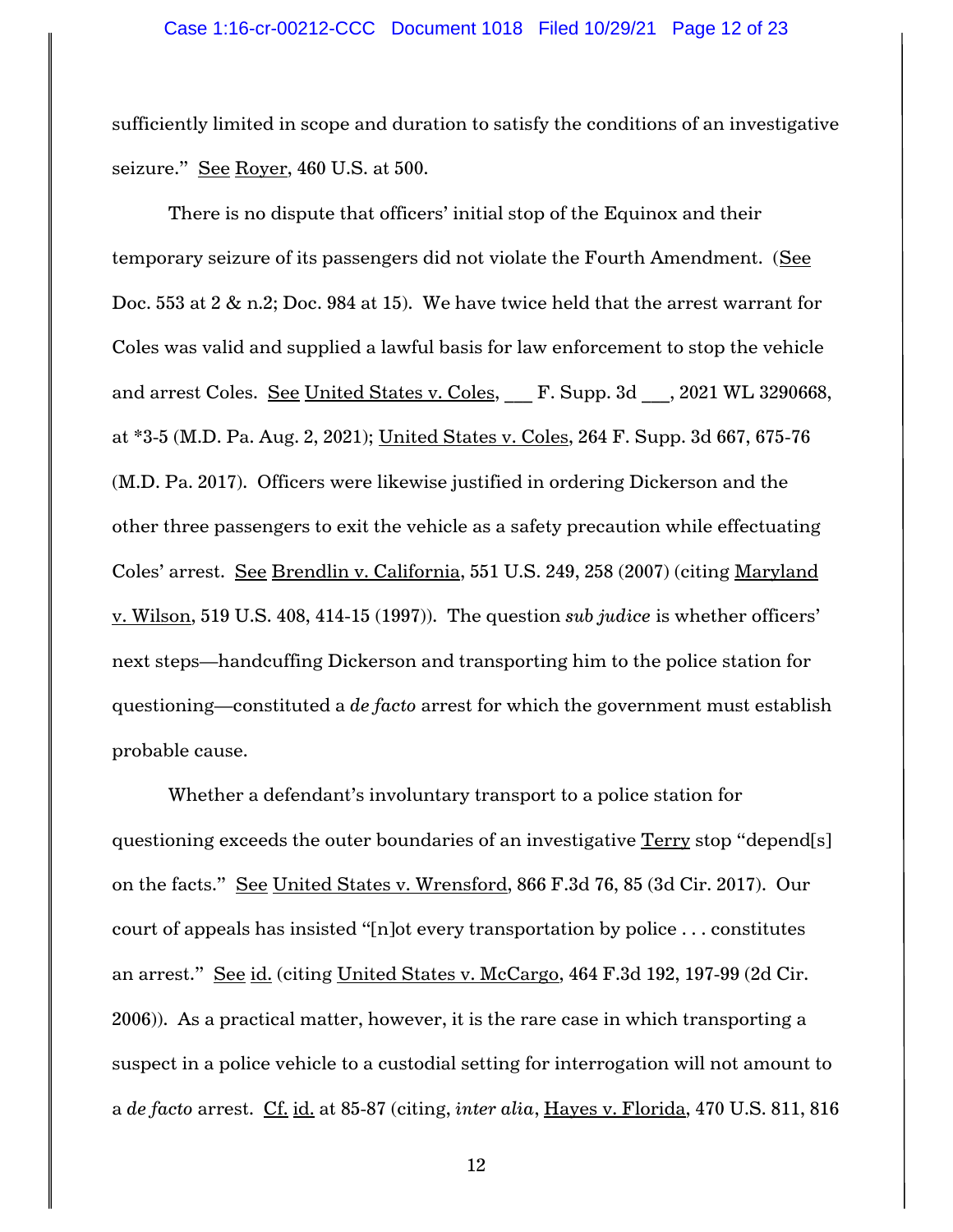### Case 1:16-cr-00212-CCC Document 1018 Filed 10/29/21 Page 13 of 23

(1985) (transport from home to police station for fingerprinting constituted *de facto*  arrest); Royer, 460 U.S. at 494-95 (same for defendant escorted from concourse to airport interrogation room); Dunaway v. New York, 442 U.S. 200, 207 (1970) (same for defendant transported from neighbor's home to police station for questioning); Davis v. Mississippi, 394 U.S. 721, 724-28 (1969) (same for defendant transported to police station for fingerprinting and brief questioning)).

The facts of this case fit squarely within this long line of precedent. The undisputed record evidence establishes that, on July 7, 2016, police stopped the vehicle in which Coles, Dickerson, and others were riding; approached the vehicle with guns drawn; and ordered all passengers—Coles first, then Dickerson and the others—to exit. Officers then transported Dickerson to the Hagerstown police station in a marked police vehicle, likely in handcuffs, and held him there "at least for forty minutes" while waiting for PSP investigators to arrive to question him. (See 9/3/21 Tr. 28:10-14). It is unclear from the record if Dickerson was handcuffed while he waited or during the interview. $^4\,$  What is clear, however, is that Dickerson was not free to leave, nor was he told he was free to leave, at any point after the vehicle stop. (See 9/3/21 Tr. 27:1-3); see also Dunaway, 442 U.S. at 211.

 $4$  The government claims that Dickerson was not handcuffed in the break room, weighing against a finding of a *de facto* arrest. (See Doc. 985 at 21). The testimony was that Dickerson was not "handcuffed *to the floor* or shackled *to the floor*." (See 9/3/21 Tr. 13:10-11 (emphasis added); see also id. at 52:14-17). None of the officers could testify with certainty whether Dickerson's wrists were handcuffed during the interview. (See 9/3/21 Tr. 52:14-17 ("I don't believe he was. I can't say a hundred percent though. I know he wasn't to the floor. I'm not sure if he had handcuffs on his wrists."); id. at 27:10-11 ("I don't believe that he was handcuffed while sitting in the lunchroom.")).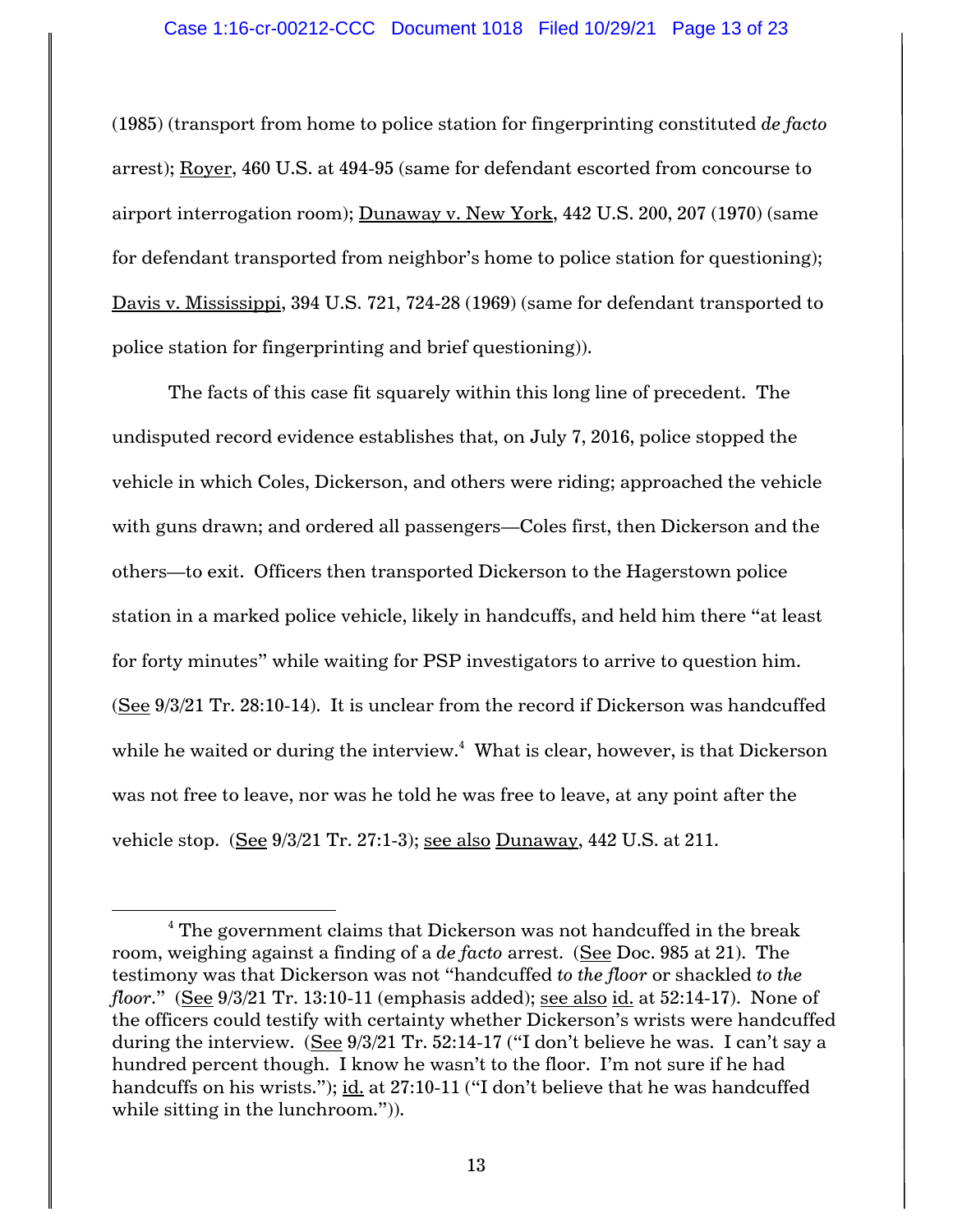Perhaps most importantly, Dickerson's detention was never intended to serve the purpose of an investigative Terry stop: officers did not detain Dickerson temporarily so they could pursue other means of investigation to "confirm or dispel their suspicions" about him. Cf. Sharpe, 470 U.S. at 685. There was no attempt by law enforcement to interview Dickerson briefly where he was found. See Dunaway, 442 U.S. at 212. *Per contra*, Dickerson's prolonged detention resembled an arrest from the start: Corporal Decker instructed Sergeant Duffey to take Dickerson and the other passengers to the Hagerstown police station because Corporal Decker wanted to interview all of them, and that was that. Once Corporal Decker gave his order, Dickerson was detained and would remain detained until PSP investigators arrived in Hagerstown.

We find that officers effected a *de facto* arrest of Dickerson when they handcuffed him, involuntarily transported him to the Hagerstown police station, and detained him there until PSP investigators arrived to interrogate him about the triple homicide. Accordingly, any statements Dickerson made during the ensuing interrogation are inadmissible at trial unless the government can establish the officers had probable cause to arrest him, or that some exception to the Fourth Amendment's requirements applies, "such as the independent source, inevitable discovery, or attenuation doctrines, or the good faith exception." See Wrensford, 866 F.3d at 88. Upon review of the record, we conclude that the government has adduced sufficient evidence to meet this secondary burden.

Officers can conduct a warrantless arrest in a public place if they have probable cause to believe the arrestee committed a felony. See Torres, 961 F.3d at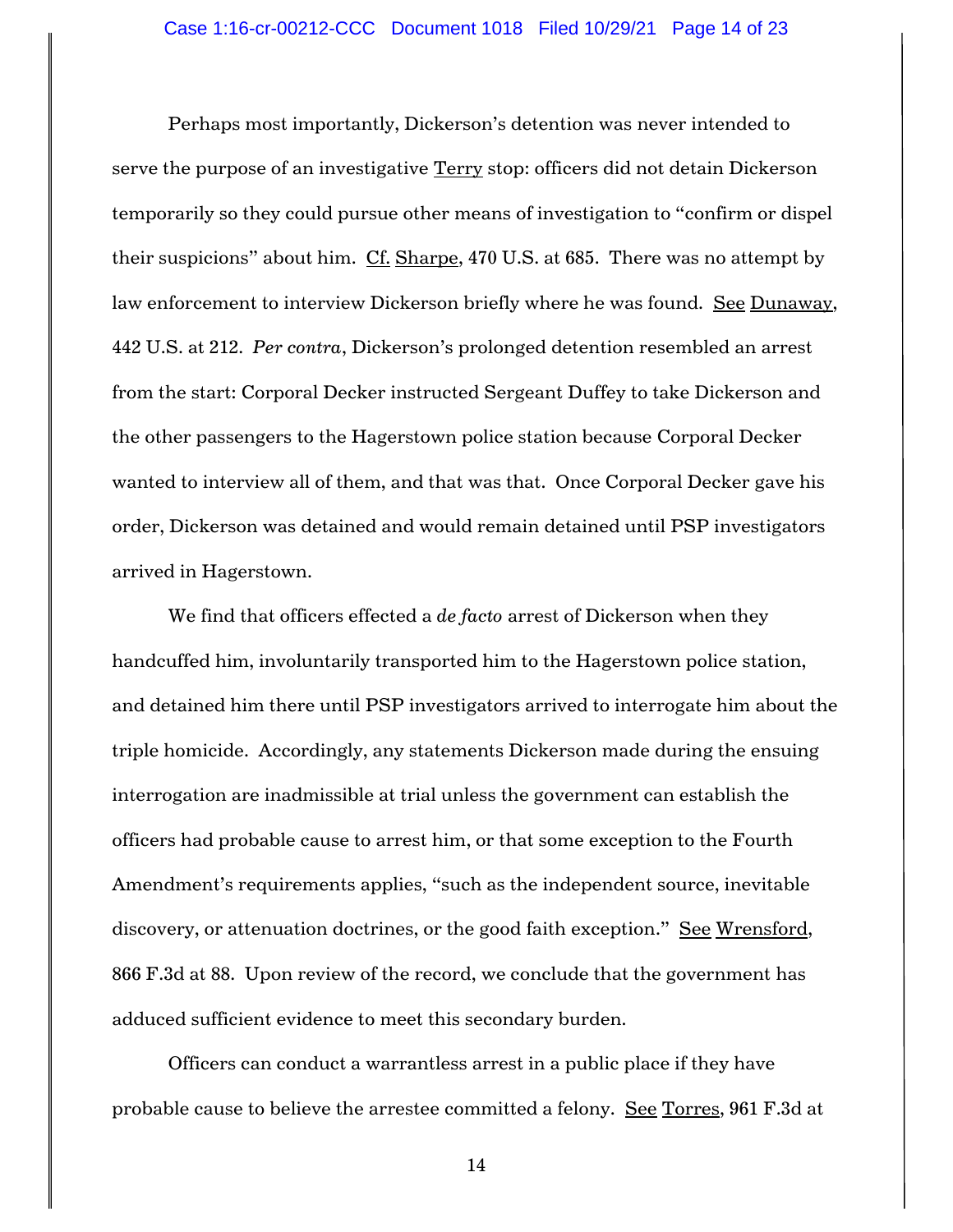## Case 1:16-cr-00212-CCC Document 1018 Filed 10/29/21 Page 15 of 23

622 (citing United States v. McGlory, 968 F.2d 309, 342 (3d Cir. 1992)). The Supreme Court of the United States views probable cause as an amorphous concept, "not readily, or even usefully, reduced to a neat set of legal rules." See Ornelas v. United States, 517 U.S. 690, 695-96 (1996) (quoting Illinois v. Gates, 462 U.S. 213, 232 (1983)). Whether probable cause exists is an objective determination based on the totality of the circumstances present at the time of the challenged governmental conduct. See United States v. Williams, 413 F.3d 347, 353 n.6 (3d Cir. 2005). Probable cause "is not a high bar." Kaley v. United States*,* 571 U.S. 320, 338 (2014).

The existence of probable cause must be determined from the view of the officer on the street, not the judge in the courtroom. See United States v. Sokolow, 490 U.S. 1, 7-8 (1989); United States v. Cortez, 449 U.S. 411, 418 (1981). As a general rule, whether probable cause exists "depends upon the reasonable conclusion to be drawn from the facts known to the arresting officer at the time of the arrest." See Devenpeck v. Alford, 543 U.S. 146, 152 (2004) (citing Maryland v. Pringle, 540 U.S. 366, 371 (2003)). In the case of joint law enforcement endeavors, however, courts employ the "collective knowledge" doctrine to assess probable cause, under which the knowledge of all law enforcement officers involved in the arrest is imputed to the officer who conducted it. See United States v. Whitfield, 634 F.3d 741, 745-46 (3d Cir. 2010); United States v. Belle, 593 F.2d 487, 497 n.15 (3d Cir. 1979).

The collective knowledge of Sergeant Duffey (who conducted Dickerson's *de facto* arrest) and Corporal Decker (who ordered it) establishes probable cause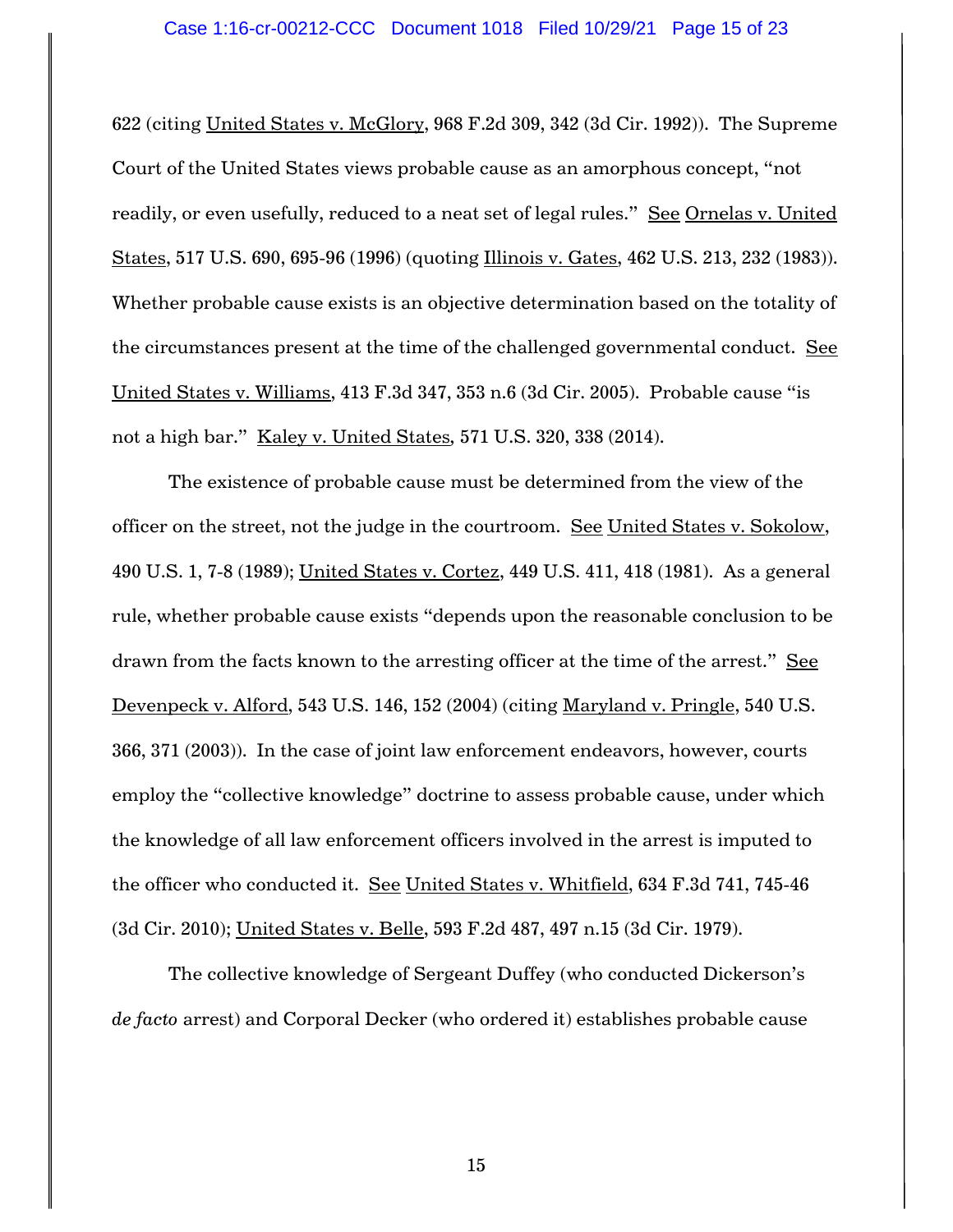to believe Dickerson had committed a felony offense. 5 Corporal Decker testified at length to the factual basis for his directive that Sergeant Duffey detain Dickerson, explaining that law enforcement had developed evidence that Dickerson and Coles were involved in drug trafficking and possession of firearms and were persons of interest in the murder investigation. (See 9/3/21 Tr. 58:22-59:20). He explained that he knew Chaney had been cooperating with the Drug Task Force at the time of her death regarding Dickerson's and Coles' drug-trafficking activities, and he described text messages Chaney sent to Drug Task Force agents confirming that Dickerson and Coles were supplying drugs to Jackson. (See id. at 60:17-62:11). In those text messages, Chaney also expressed fear she had been "compromised by" Dickerson and Coles as an informant. (See  $id.$  at 62:11-15).

<sup>&</sup>lt;sup>5</sup> Dickerson suggests the collective knowledge doctrine does not apply because there is no indication Corporal Decker shared any of this information with Sergeant Duffey. (See Doc. 986 at 5-6). This argument misapprehends how the doctrine operates. Under the collective knowledge doctrine, "the knowledge of one law enforcement officer is *imputed to* the officer who actually conducted the . . . arrest." See Whitfield, 634 F.3d at 745 (emphasis added). There is no requirement that the officer possessing probable cause actually share the basis for that probable cause with other officers before ordering an arrest. See id. at 746 (observing that "it would be impractical to expect an officer in such a situation to communicate to the other officers every fact that could be pertinent" in a later Fourth Amendment analysis); see also United States v. Burton, 288 F.3d 91, 99 (3d Cir. 2002) (holding that "arresting officer need not possess an encyclopedic knowledge of the facts supporting probable cause, but can instead rely on an instruction to arrest delivered by other officers possessing probable cause"). We also reject Dickerson's claim that "this case was purely a Pennsylvania investigation," barring application of the collective knowledge doctrine to the Maryland officers who actually arrested Coles. (See Doc. 986 at 5-6 n.2). It is clear that, while PSP investigators took the lead on the triple homicide investigation, they worked closely with Maryland authorities from the start. (See 9/3/21 Tr. 60:11-61:5).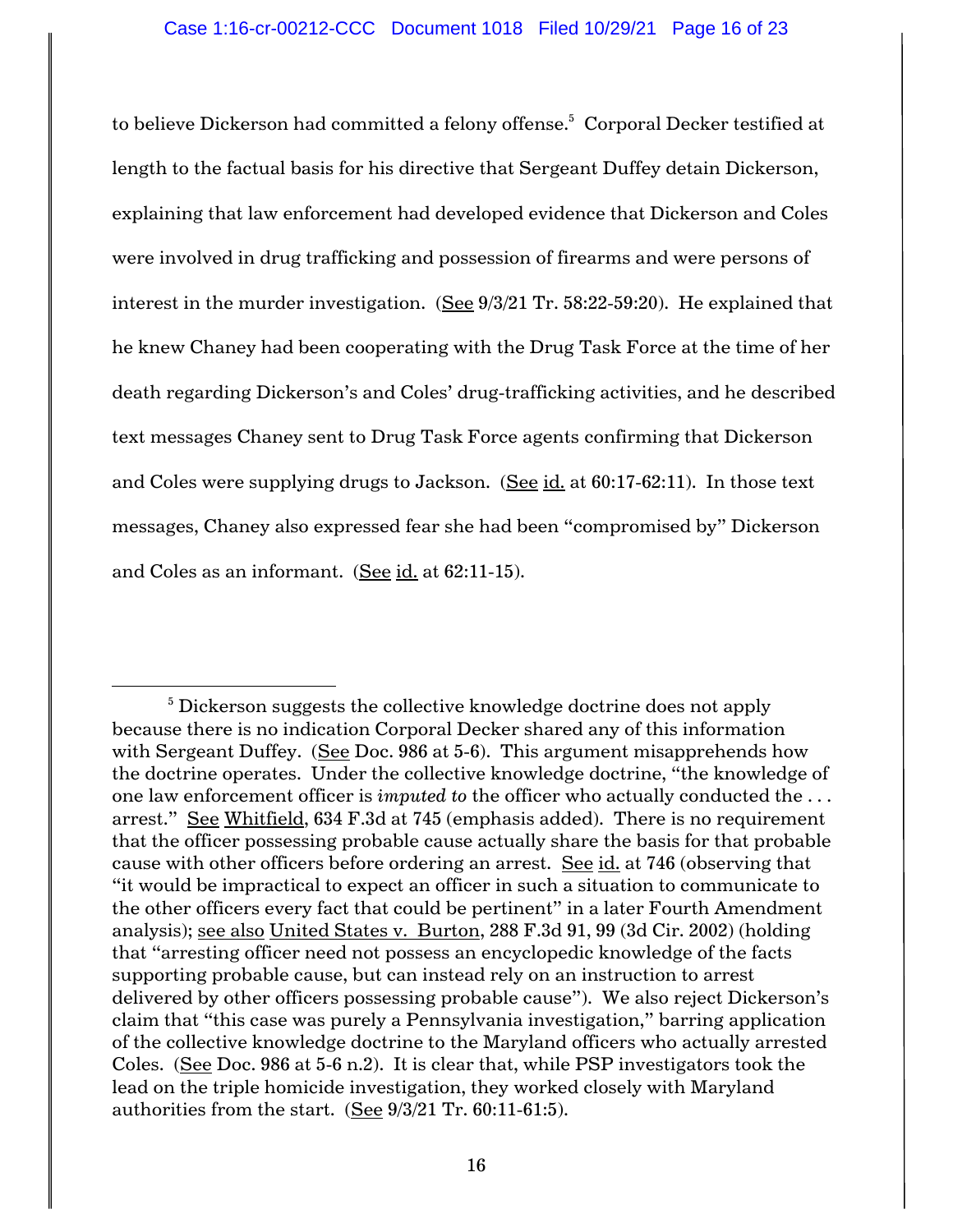Corporal Decker testified to additional corroborative evidence as well. He explained that Jackson's widow confirmed to law enforcement that Jackson had been a drug user and that he knew Dickerson and Coles: according to Corporal Decker, Jackson's widow saw the three men shooting firearms together at Jackson's farm—the scene of the triple homicide—just two weeks before the murders.<sup>6</sup> (<u>See</u> id. at 63:13-24). She also indicated Dickerson and Coles arrived in "a silver Chevy" she thought was a Traverse. (See id. at 63:22-23). Finally, Corporal Decker testified that a third individual, identified only as a "source," reported having seen both Dickerson and Coles at the farm "on numerous occasions . . . supplying Phil Jackson with heroin." (See id. at  $62:25-63:9$ ).

This information provided probable cause for law enforcement to arrest Dickerson on, at minimum, drug-trafficking charges. And none of Dickerson's challenges to the government's evidence persuade us otherwise. Dickerson claims, first, that Corporal Decker failed to establish the reliability of his unnamed source. (See Doc. 986 at 10). But even if we disregard that source's information—which is entirely consistent with information from named sources—the record still contains ample evidence from Chaney's text messages and Jackson's widow establishing that Dickerson and Coles knew and sold drugs to Jackson. We also reject Dickerson's claim that the information from Chaney's text messages was too stale to supply

 $6$  The government suggests in its briefing that this information establishes probable cause to arrest Dickerson because he and Coles "were prohibited by law from possession of firearms due to their prior criminal history." (See Doc. 985 at 15). The government did not elicit testimony during the evidentiary hearing that Corporal Decker or Sergeant Duffey knew Dickerson to be a convicted felon. Thus, we cannot find either officer had probable cause to arrest Dickerson on this basis.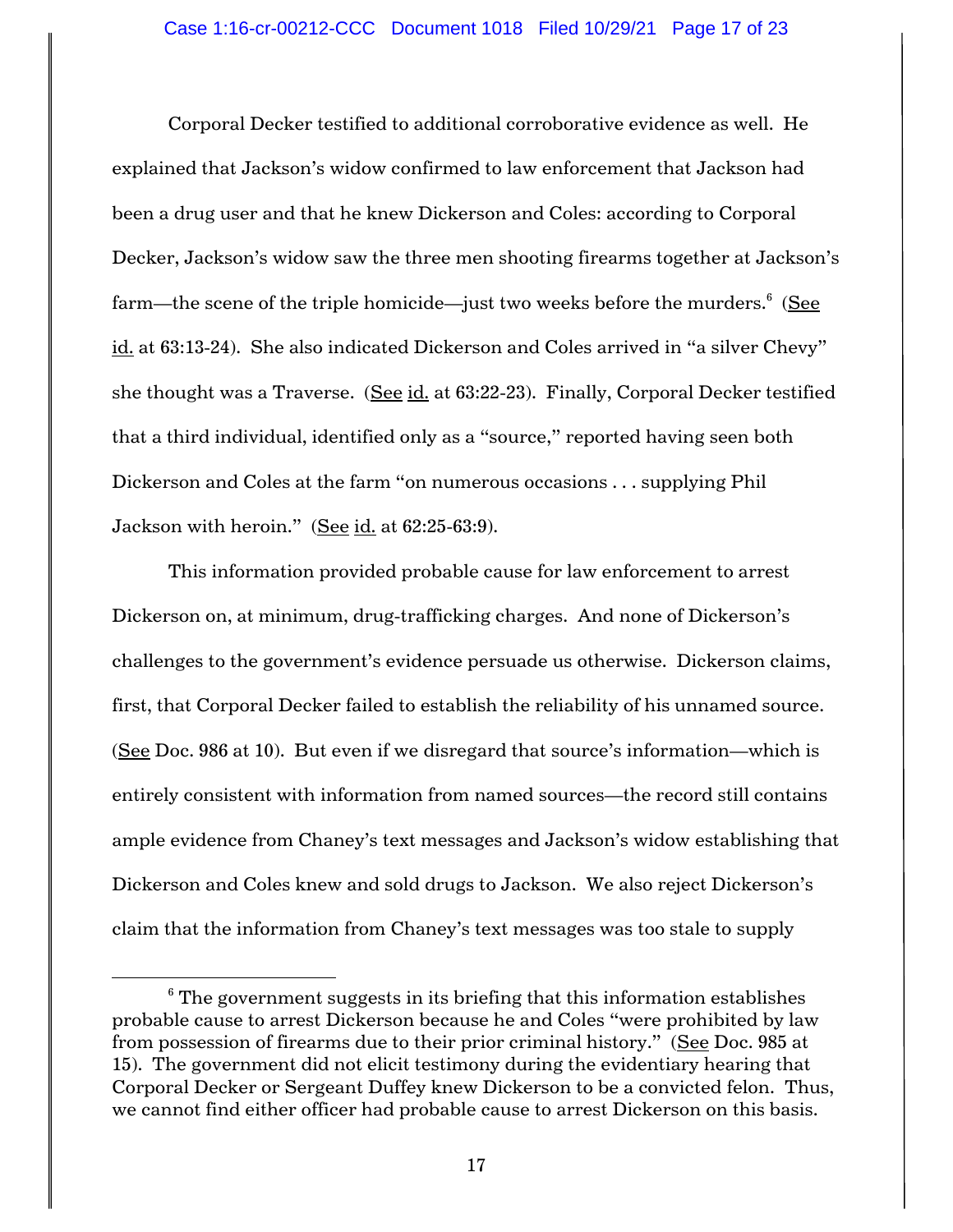probable cause because the information was undated. (See id. at 8-9). Although Corporal Decker did not date the information Chaney provided, the context of his testimony, including a consistent use of present perfect tense, makes clear Chaney had been cooperating until the time of her death and that her information about Dickerson's and Coles' drug-trafficking activities was current through that time. (See, e.g., 9/3/21 Tr. 60:17-19 (noting Drug Task Force agents described Chaney, on night after murders, "as working with the task force at that point"); id. at 60:20-24 (discussing "text messages [Chaney] was providing to their agent in which she . . . identifies Phillip Jackson, Shy, and K as supplying, being drug suppliers in that area of Hagerstown and that they were supplying Phillip Jackson with heroin")). Dickerson's *de facto* arrest occurred just 12 days after Chaney's death. Jackson's widow also confirmed the relationship between Dickerson, Coles, and Jackson was current: her statement put the three men together at Jackson's farm just two weeks prior to the triple homicide. (See id. at 63:16-24).

Finally, Dickerson suggests the government's probable-cause argument is pretextual and should not be countenanced because officers never claimed to have arrested Dickerson on probable cause until the suppression hearing. (See Doc. 986 at 5-6). He argues, in essence, the government's newly minted claim of probable cause to arrest him for drug trafficking is an impermissible *post hoc* justification for otherwise unlawful conduct.  $(See id.)$  The law is clear, however, that an officer's subjective motivations—including whether they actually believed they had probable cause to arrest—are of no moment in our probable cause analysis. See Royer, 460 U.S. at 507 (citing Peters v. New York, decided with Sibron v. New York, 392 U.S.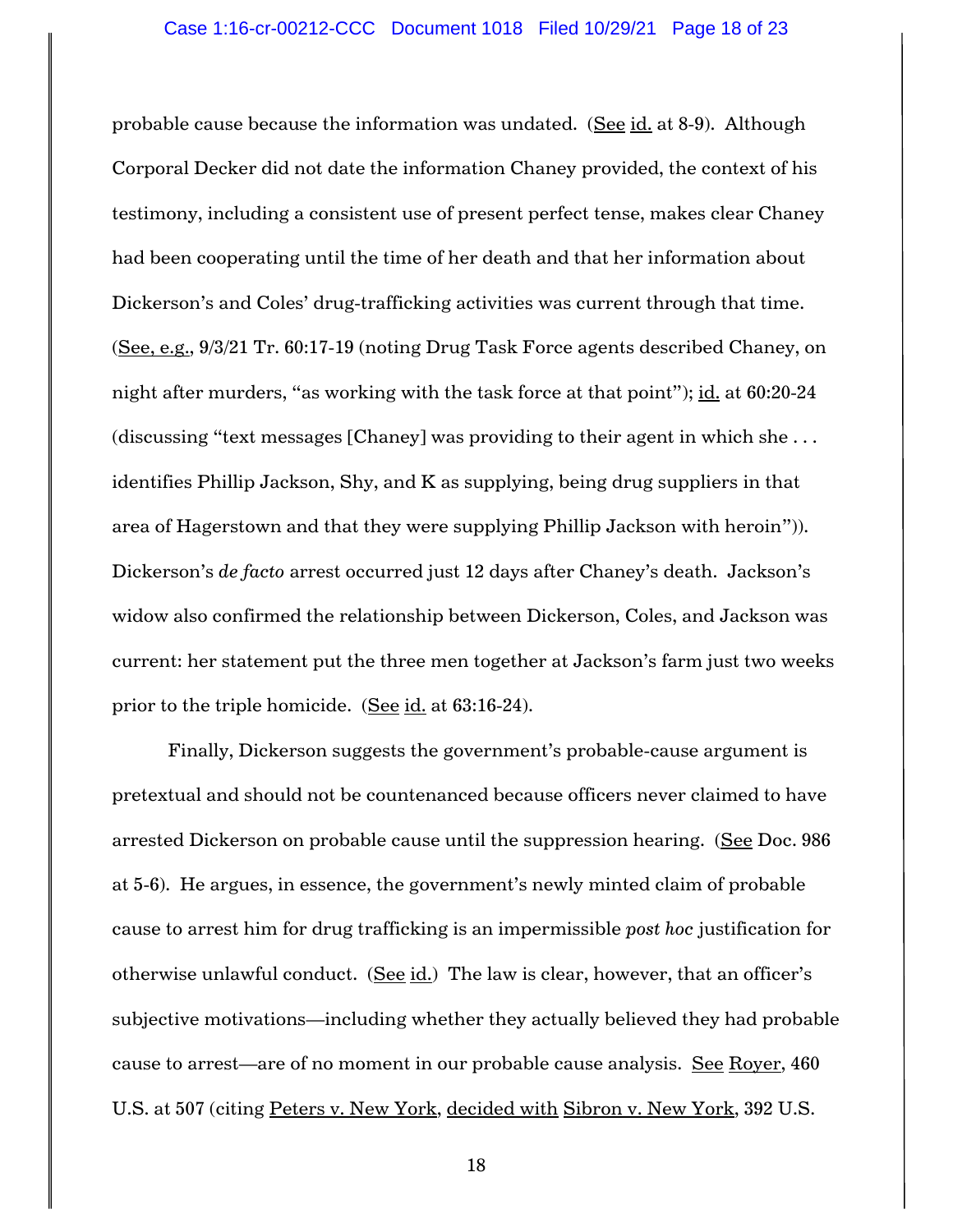40, 66-67 (1968)); United States v. Hawkins, 811 F.2d 210, 214 (3d Cir. 1987) (citing Peters, 392 U.S. at 66-67); see also Belle, 593 F.2d at 496-97. In other words, as long as the government establishes an objectively valid basis for an arrest, the arresting officer's pretextual motives are irrelevant. See Hawkins, 811 F.2d at 215.

Officers objectively had probable cause to arrest Dickerson for drug trafficking. At the time of Dickerson's *de facto* arrest, Corporal Decker had sufficient information from multiple sources to believe Dickerson was committing felony offenses of drug trafficking, and, under the collective knowledge doctrine, that knowledge was imputed to Sergeant Duffey as the arresting officer. We will therefore deny Dickerson's motion to suppress statements made during the custodial interview that followed his arrest.

## **B. Seizure and Search of Vehicle**

Dickerson appears to concede that a lawful arrest would permit the seizure and search of the vehicle. (See Doc. 984 at 16). Having determined that Dickerson's *de facto* arrest was supported by probable cause, we have little difficulty finding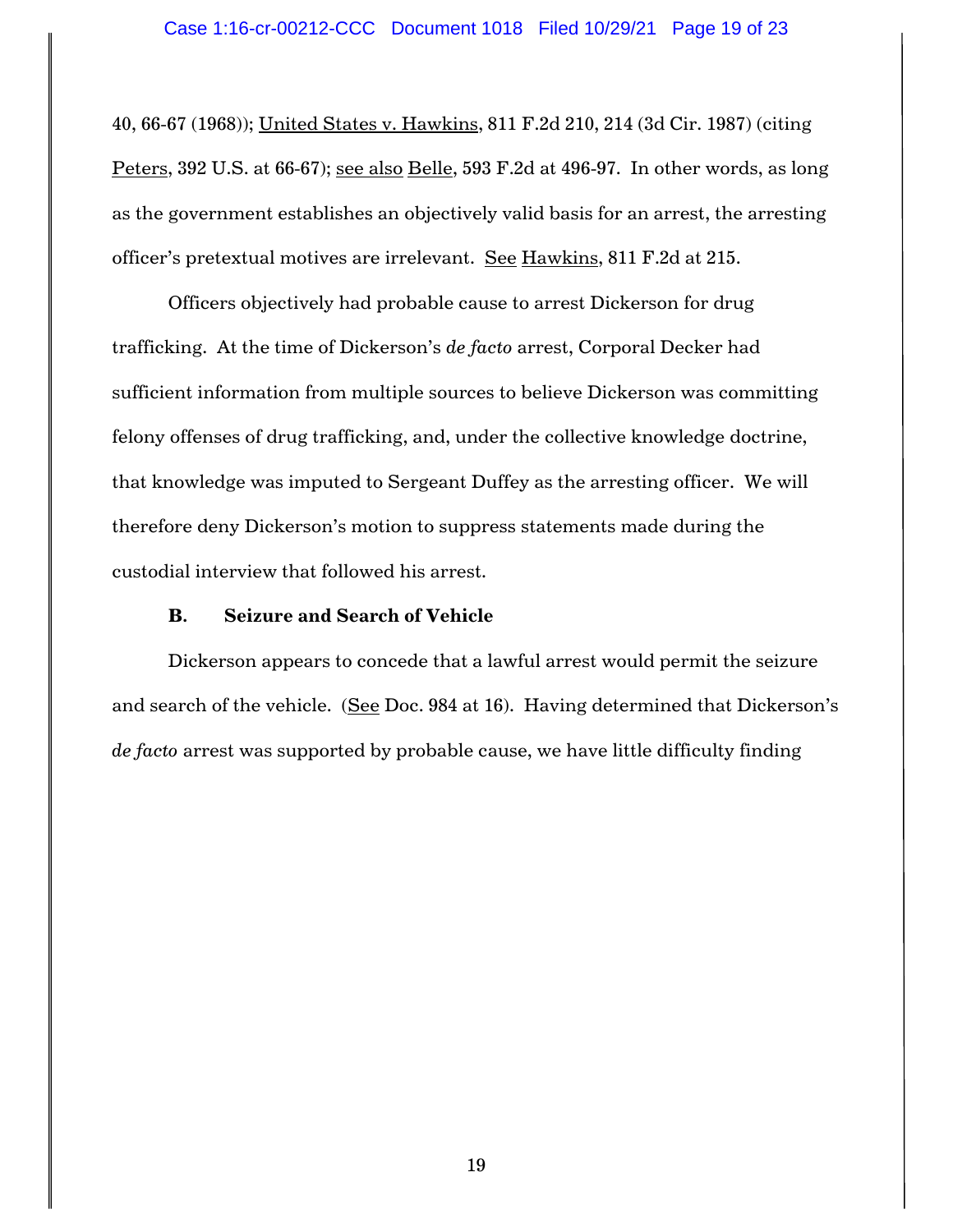that officers' seizure of the Equinox while they applied for a search warrant was also appropriate.<sup>7</sup>

We have already concluded the search warrant for the Equinox, obtained after Coles, Dickerson, and the others were detained and the vehicle was taken to the Hagerstown police station, was supported by probable cause. See Coles, 264 F. Supp. 3d at 676-77. We noted the affidavit of probable cause averred that Coles was a fugitive with an active bench warrant; that he was observed getting into the Equinox with a large white bag that was not found on his person during a search incident to arrest; and that Rockwell, another passenger in the Equinox, knew Coles to carry a firearm and had been in the same vehicle when it was stopped by police around 12:30 a.m. the night before, and that Coles had fled during that stop.

 $7$  We decline to address the government's argument, raised for the first time in posthearing briefing, that Dickerson failed to establish a reasonable expectation of privacy in the Equinox. Fourth Amendment analysis traditionally begins with examining whether the defendant possessed a reasonable expectation of privacy in the object or place being searched. See Kyllo v. United States, 533 U.S. 27, 27-28 (2001); Katz v. United States, 389 U.S. 347, 361 (1967) (Harlan, J., concurring). In his motion, Dickerson alleged that the Equinox was registered to his friend, Shirley Griffith; that Griffith "routinely permitted" him to use her vehicle; and that she had granted him permission to use the vehicle on July 7, 2016. (See Doc. 552 at 4). The government did not deny this assertion in its prehearing briefing, nor did it dispute the issue at the hearing. The government identified a potential standing challenge for the first time in a footnote in its posthearing briefing, stating that "Dickerson's expectation of privacy in the vehicle is unsupported" because he did not adduce evidence to substantiate his initial allegations during the hearing. (See Doc. 985 at 10 n.5). Unlike Article III standing, however, Fourth Amendment "standing" can be waived, see Rakas v. Illinois, 439 U.S. 128, 140 (1978); United States v. Stearn, 597 F.3d 540, 551-52 (3d Cir. 2010), and we conclude that the government waived any standing challenge by waiting until the eleventh hour to cursorily raise the issue, see Prometheus Radio Project v. FCC, 824 F.3d 33, 53 (3d Cir. 2016) (citing United States v. Pellulo, 399 F.3d 197, 222 (3d Cir. 2005); John Wyeth & Bro. Ltd. v. CIGNA Int'l Corp., 119 F.3d 1070, 1076 n.6 (3d Cir. 1997)) (issue "doubly . . . waived" when "raised for the first time in a reply brief  $\lceil$  and  $\ldots$  relegated to a footnote").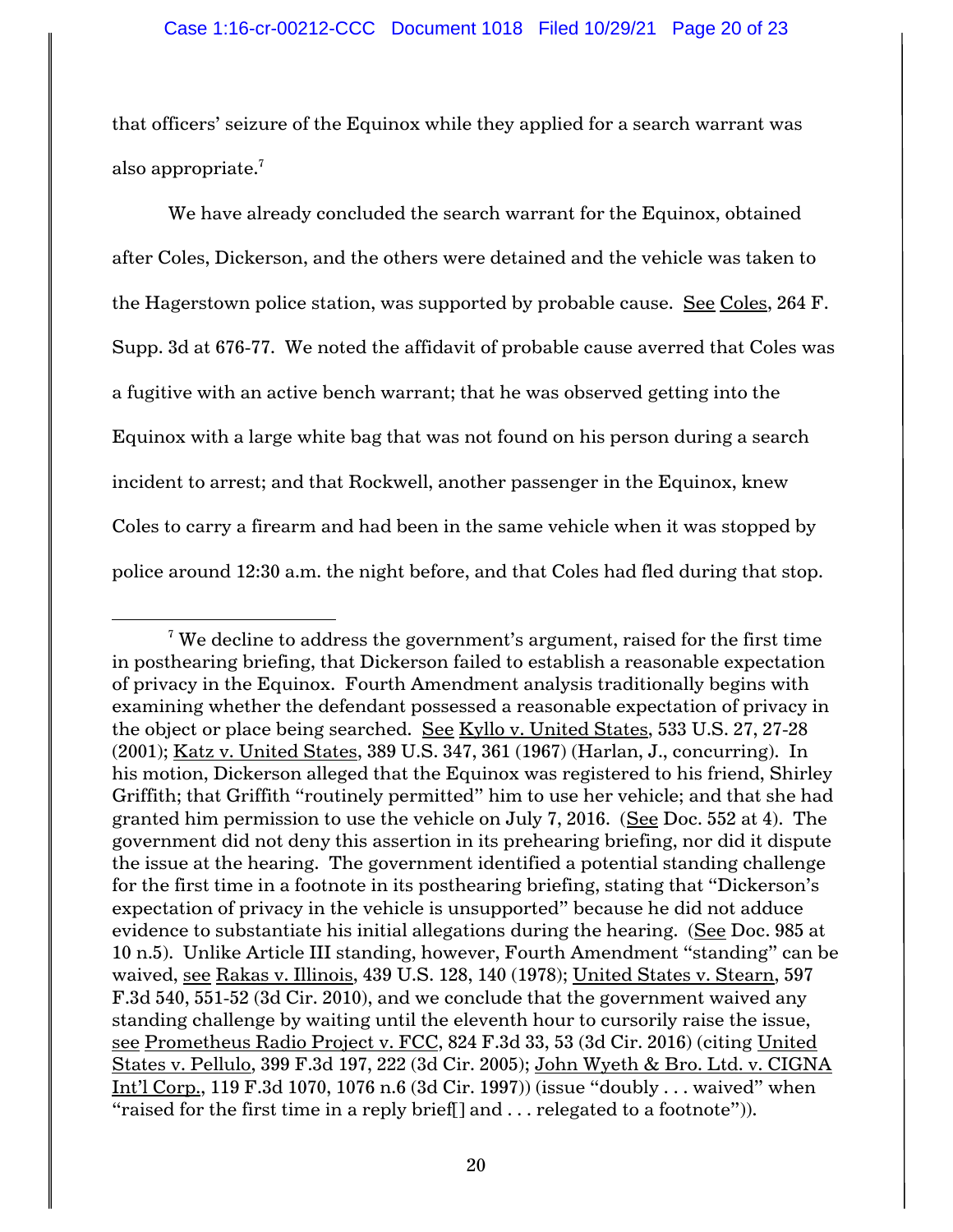#### Case 1:16-cr-00212-CCC Document 1018 Filed 10/29/21 Page 21 of 23

See id. Dickerson does not ask us to revisit whether these facts supplied probable cause at the time officers applied for the warrant. Instead, he contends that law enforcement did not become aware of Rockwell's information until they returned to the police station—hours after the vehicle was initially seized—thus rendering the initial seizure of the vehicle unlawful. (See Doc. 984 at 13-14).

When officers have probable cause to believe a vehicle contains contraband or evidence of a crime, they may either conduct a warrantless search of the vehicle on the street or impound the vehicle while they obtain a search warrant. See Chambers v. Maroney, 399 U.S. 42, 51-52 (1970); Michigan v. Thomas, 458 U.S. 259, 261 (1982). Consequently, there is no inherent problem with the officers' decision to tow the Equinox to another location to await a search warrant. Dickerson instead implies that, once officers made their decision, they could not use any information obtained post-impoundment in their later search warrant application. (See Doc. 984 at 13-14). Dickerson cites no decisional law to support this line-drawing. But even if he had, we would nonetheless reject the argument, because it rests on an incorrect assumption: that officers would have lacked probable cause to search the Equinox but for Rockwell's later-supplied information.

Under the "automobile exception" to the warrant requirement, law enforcement may conduct a warrantless search of a vehicle if there is "probable cause to believe that the vehicle contains evidence of a crime." See United States v. Donahue, 764 F.3d 293, 299-300 (3d Cir. 2014) (citations omitted). Probable cause to search, similar to probable cause to arrest, exists if there is a "fair probability" that evidence of a crime or contraband will be found in a vehicle. See id. (quoting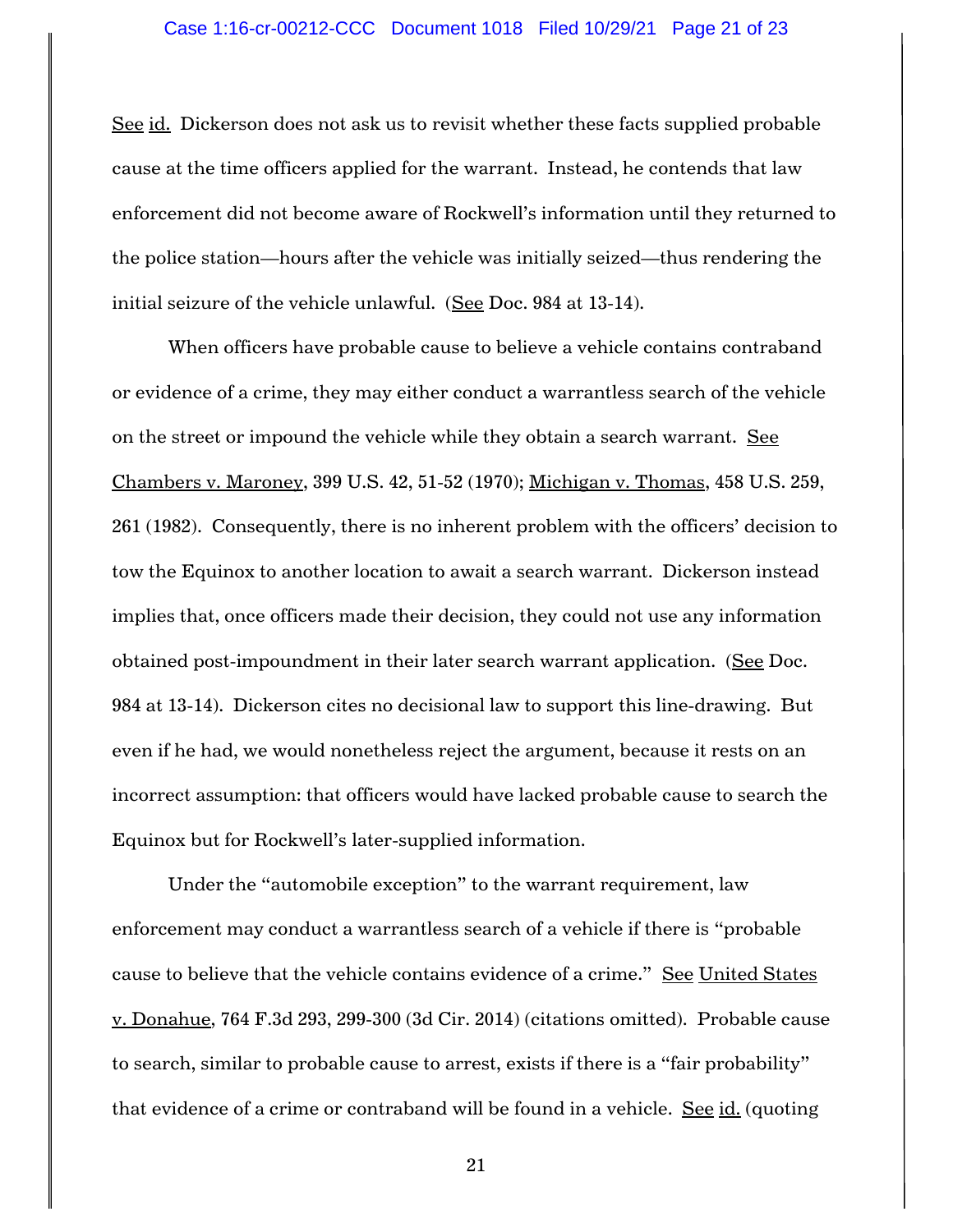Gates, 462 U.S. at 238). When an officer obtains probable cause to search a legally stopped vehicle, the probable cause "justifies the search of every part of the vehicle and its contents that may conceal the object of the search." United States v. Ross, 456 U.S. 798, 825 (1982).

Law enforcement had ample probable cause to search the Equinox at the time they seized it. Even if we set aside the after-acquired information from Rockwell *and* the challenged information from the unnamed source, officers still knew the following when they seized the Equinox on July 7, 2016: (1) Dickerson and Coles knew two of the triple homicide victims, Jackson and Chaney, and sold drugs to Jackson; (2) Dickerson and Coles were familiar with Jackson's farm, the scene of the triple homicide, and had been seen there by Jackson's widow shooting firearms with Jackson, after arriving in a silver Chevrolet vehicle, just two weeks before the triple homicide; (3) Chaney had been in a relationship with Coles, who was known to be abusive and violent toward her; (4) Chaney had been cooperating against Dickerson and Coles at the time of her death; (5) Chaney had warned Drug Task Force agents that she believed Dickerson and Coles had discovered she was an informant; and (6) Chaney had suspected it was Coles who "recently . . . kicked [her] apartment door in looking for her." (See 9/3/21 Tr. 58:20-65:11). Officers also knew Coles had just exited a hotel lobby with a large plastic trash bag full of items and entered a silver Chevrolet Equinox, a vehicle similar to the one Jackson's widow described seeing Dickerson and Coles in at the farm; that Dickerson was driving the Equinox; and that the white trash bag was not found on Coles' person during a search incident to arrest. (See id. at 9:21-10:23, 21:15-23:1; see also Gov't Ex. 5 at 5).